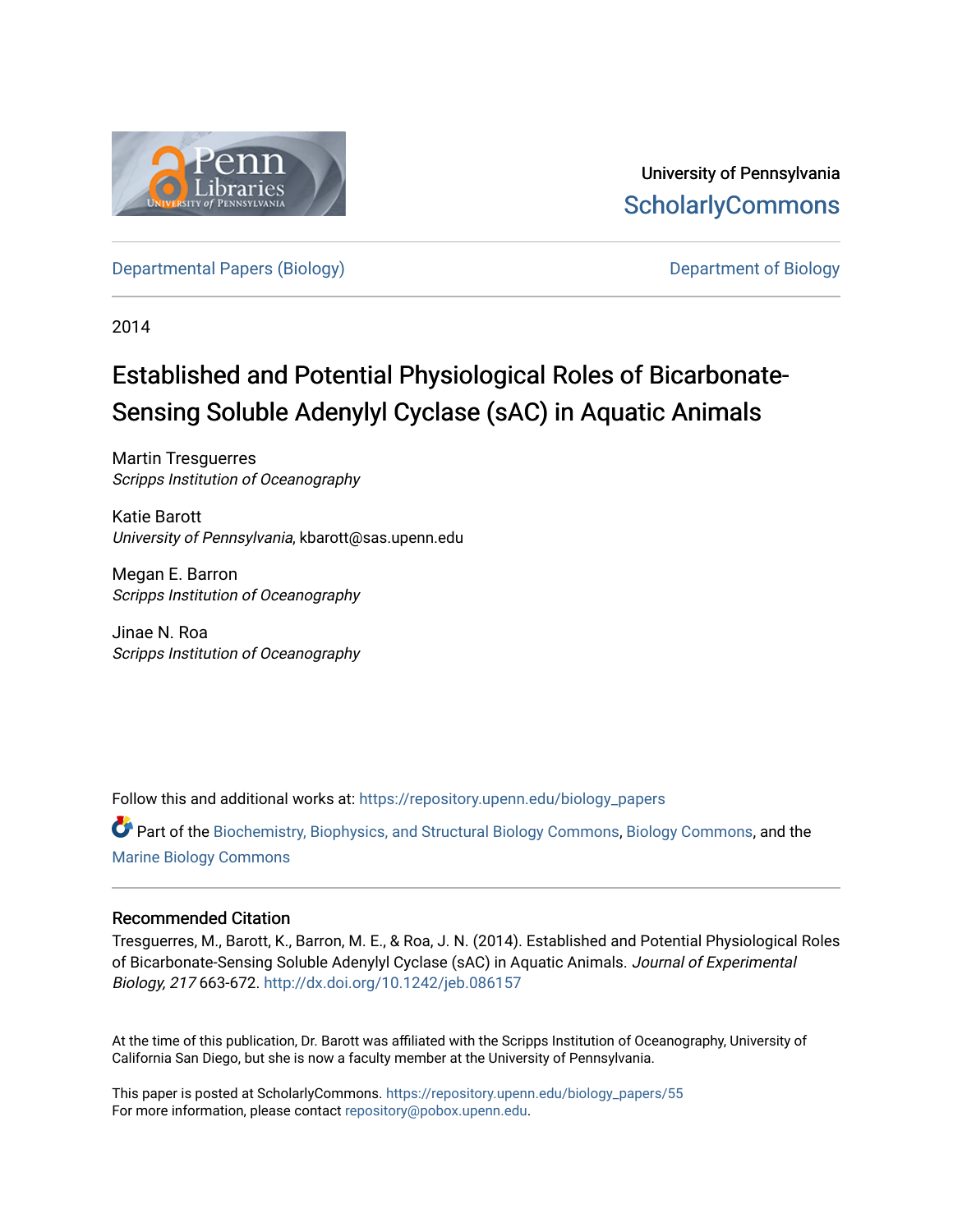# Established and Potential Physiological Roles of Bicarbonate-Sensing Soluble Adenylyl Cyclase (sAC) in Aquatic Animals

# Abstract

Soluble adenylyl cyclase (sAC) is a recently recognized source of the signaling molecule cyclic AMP (cAMP) that is genetically and biochemically distinct from the classic G-protein-regulated transmembrane adenylyl cyclases (tmACs). Mammalian sAC is distributed throughout the cytoplasm and it may be

present in the nucleus and inside mitochondria.  $\mathsf{sAC}$  activity is directly stimulated by HCO $_3$  , and  $\mathsf{sAC}$  has

been confirmed to be a HCO $_3^{\text{-}}$  sensor in a variety of mammalian cell types. In addition, sAC can functionally associate with carbonic anhydrases to act as a de facto sensor of pH and CO<sub>2</sub>. The two

catalytic domains of sAC are related to HCO $_3$ -regilated adenylyl cyclases from cyanobacteria, suggesting the cAMP pathway is an evolutionarily conserved mechanism for sensing CO<sub>2</sub> levels and/or acid/base conditions. Reports of sAC in aquatic animals are still limited but are rapidly accumulating. In shark gills,

 $\mathsf{sAC}$  senses blood alkalosis and triggers compensatory  $\mathsf{H}^+$  absorption. And in sea urchin sperm,  $\mathsf{sAC}$  may participate in the initiation of flagellar movement and in the acrosome reaction. Bioinformatics and RT-PCR results reveal that sAC orthologs are present in most animal phyla. This review summarizes the current knowledge on the physiological roles of sAC in aquatic animals and suggests additional functions in which sAC may be involved.

# Keywords

V-ATPase, Acid/base, cAMP, Carbonic anhydrase, pH sensing, Proton pump

# **Disciplines**

Biochemistry, Biophysics, and Structural Biology | Biology | Marine Biology

# **Comments**

At the time of this publication, Dr. Barott was affiliated with the Scripps Institution of Oceanography, University of California San Diego, but she is now a faculty member at the University of Pennsylvania.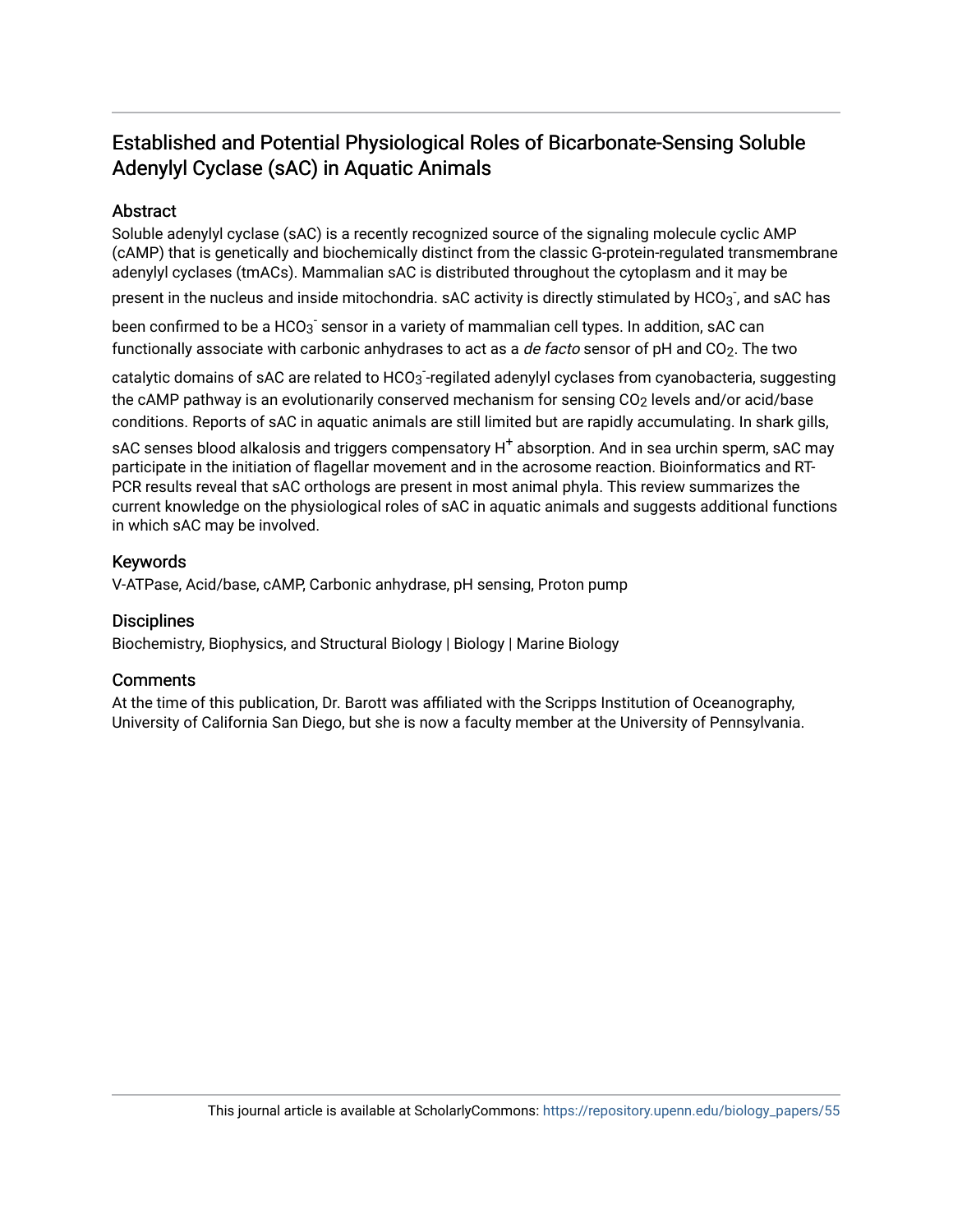# **REVIEW**



# Established and potential physiological roles of bicarbonatesensing soluble adenylyl cyclase (sAC) in aquatic animals

**Martin Tresguerres\*, Katie L. Barott, Megan E. Barron and Jinae N. Roa**

## ABSTRACT

Soluble adenylyl cyclase (sAC) is a recently recognized source of the signaling molecule cyclic AMP (cAMP) that is genetically and biochemically distinct from the classic G-protein-regulated transmembrane adenylyl cyclases (tmACs). Mammalian sAC is distributed throughout the cytoplasm and it may be present in the nucleus and inside mitochondria. sAC activity is directly stimulated by HCO<sub>3</sub><sup>-</sup>, and sAC has been confirmed to be a HCO<sub>3</sub><sup>-</sup> sensor in a variety of mammalian cell types. In addition, sAC can functionally associate with carbonic anhydrases to act as a *de facto* sensor of pH and  $CO<sub>2</sub>$ . The two catalytic domains of sAC are related to  $HCO<sub>3</sub>$ regulated adenylyl cyclases from cyanobacteria, suggesting the cAMP pathway is an evolutionarily conserved mechanism for sensing  $CO<sub>2</sub>$  levels and/or acid/base conditions. Reports of sAC in aquatic animals are still limited but are rapidly accumulating. In shark gills, sAC senses blood alkalosis and triggers compensatory H<sup>+</sup> absorption. In the intestine of bony fishes, sAC modulates NaCl and water absorption. And in sea urchin sperm, sAC may participate in the initiation of flagellar movement and in the acrosome reaction. Bioinformatics and RT-PCR results reveal that sAC orthologs are present in most animal phyla. This review summarizes the current knowledge on the physiological roles of sAC in aquatic animals and suggests additional functions in which sAC may be involved.

# **KEY WORDS: V-ATPase, Acid/base, cAMP, Carbonic anhydrase, pH sensing, Proton pump**

## Introduction

Cyclic adenosine monophosphate (cAMP) is the signaling molecule of one of the most versatile and evolutionarily conserved signaling pathways. cAMP is produced by adenylyl cyclase enzymes that use ATP as substrate. There are six different classes of adenylyl cyclases distributed throughout Bacteria, Archaea and Eukarya; these classes are unrelated in sequence and structure but all produce cAMP as a result of convergent evolution (Linder and Schultz, 2008). All known eukaryotic adenylyl cyclases, including soluble adenylyl cyclase (sAC) and transmembrane adenylyl cyclase (tmAC) from animals, belong to Class III.

## Discovery of mammalian sAC

Until recently, vertebrate animals were believed to have only one type of adenylyl cyclase, a family of hormone and G-proteinregulated tmACs. Mammals have nine tmAC genes (ADCY1–9), which differ in their tissue and developmental expression as well as in some of their regulatory properties (Cooper, 2003; Hanoune and Defer, 2001). A genetically unrelated, novel adenylyl cyclase (ADCY10) was recently identified by Levin and Buck (Buck et al.,

1999; Chen et al., 2000), following on from earlier reports of  $Mn^{2+}$ stimulated cAMP activity in rat testis homogenates (Braun, 1974; Braun, 1975; Braun, 1990; Braun, 1991; Braun and Dods, 1975). This enzyme was termed 'soluble adenylyl cyclase' (sAC) because its activity is preferentially found in the cytosolic fraction, although some activity is also found associated with membranes. Subsequent immunolocalization and biochemical studies found sAC in the cell cytoplasm and in organelles (Zippin et al., 2003; Zippin et al., 2004). The intracellular localization of sAC changed the assumption that cAMP is produced exclusively in the proximity of the cell membrane by tmACs. Production of cAMP in various focal points within cells supports the model of cAMP-signaling microdomains (Fig. 1), which entails tmACs and sAC as sources of cAMP, phosphodiesterases (PDEs) as barriers for cAMP diffusion, and the cAMP-activated targets protein kinase A (PKA), cyclic nucleotidegated channels and exchange protein activated by cAMP (EPAC) (reviewed in Cooper, 2003; Tresguerres et al., 2011; Zaccolo, 2009; Zaccolo et al., 2006). The most widely studied cAMP effector is PKA, which modulates the activity of multiple downstream proteins by phosphorylation. PKA and PDE are tethered to specific intracellular compartments by A-kinase anchoring proteins (AKAPs), which also coordinate PKA and PDE activities, thus allowing the spatio-temporal dynamics of cAMP signaling (reviewed in Wong and Scott, 2004). The cAMP-signaling microdomain model has changed the cAMP-signaling paradigm and causing researchers to revisit previous studies on signal transduction pathways.

The paramount feature of sAC is direct stimulation by  $HCO_3^-$  to produce cAMP, turning sAC into a putative physiological acid/base (A/B) sensor (Chen et al., 2000). The molecular mechanism of HCO<sub>3</sub><sup>-</sup> stimulation has been elucidated for CyaC, a cyanobacterial adenylyl cyclase related to sAC (Steegborn et al., 2005b); this mechanism is believed to also apply to mammalian sAC (reviewed in Kamenetsky et al., 2006; Tresguerres et al., 2011). Briefly, HCO<sub>3</sub><sup>-</sup> induces an allosteric change that results in an increase in the  $V_{\text{max}}$  of sAC without changing its  $K<sub>m</sub>$  for substrate ATP. The stimulatory effect of HCO<sub>3</sub><sup>-</sup> on sAC and sAC-like enzymes is strictly dependent on a specific amino acid residue that is a threonine in mammals and a serine in bacteria and mollusks. In contrast, the corresponding residue in tmACs, which are not stimulated by  $HCO_3^-$ , is an aspartate (Linder, 2006; Steegborn et al., 2005b).

There are several other biochemical differences between mammalian sAC and tmACs. While tmAC activity is modulated by heterotrimeric G-proteins, sAC is unresponsive. Most tmAC isoforms are stimulated by low micromolar  $[Ca^{2+}]$  via calmodulin (Wang and Storm, 2003; Willoughby and Cooper, 2007), but inhibited by millimolar [ $Ca^{2+}$ ], which displaces the cofactor  $Mg^{2+}$  from the active site (Guillou et al., 1999). In contrast, mammalian sAC (but not necessarily sACs from other organisms, see below) is stimulated by millimolar [Ca<sup>2+</sup>], which lowers sAC  $K<sub>m</sub>$  for ATP (Jaiswal and Conti, 2003; Litvin et al., 2003); mammalian sAC is additionally insensitive

Marine Biology Research Division, Scripps Institution of Oceanography, University of California San Diego, 9500 Gilman Drive, La Jolla, CA 92093, USA.

<sup>\*</sup>Author for correspondence (mtresguerres@ucsd.edu)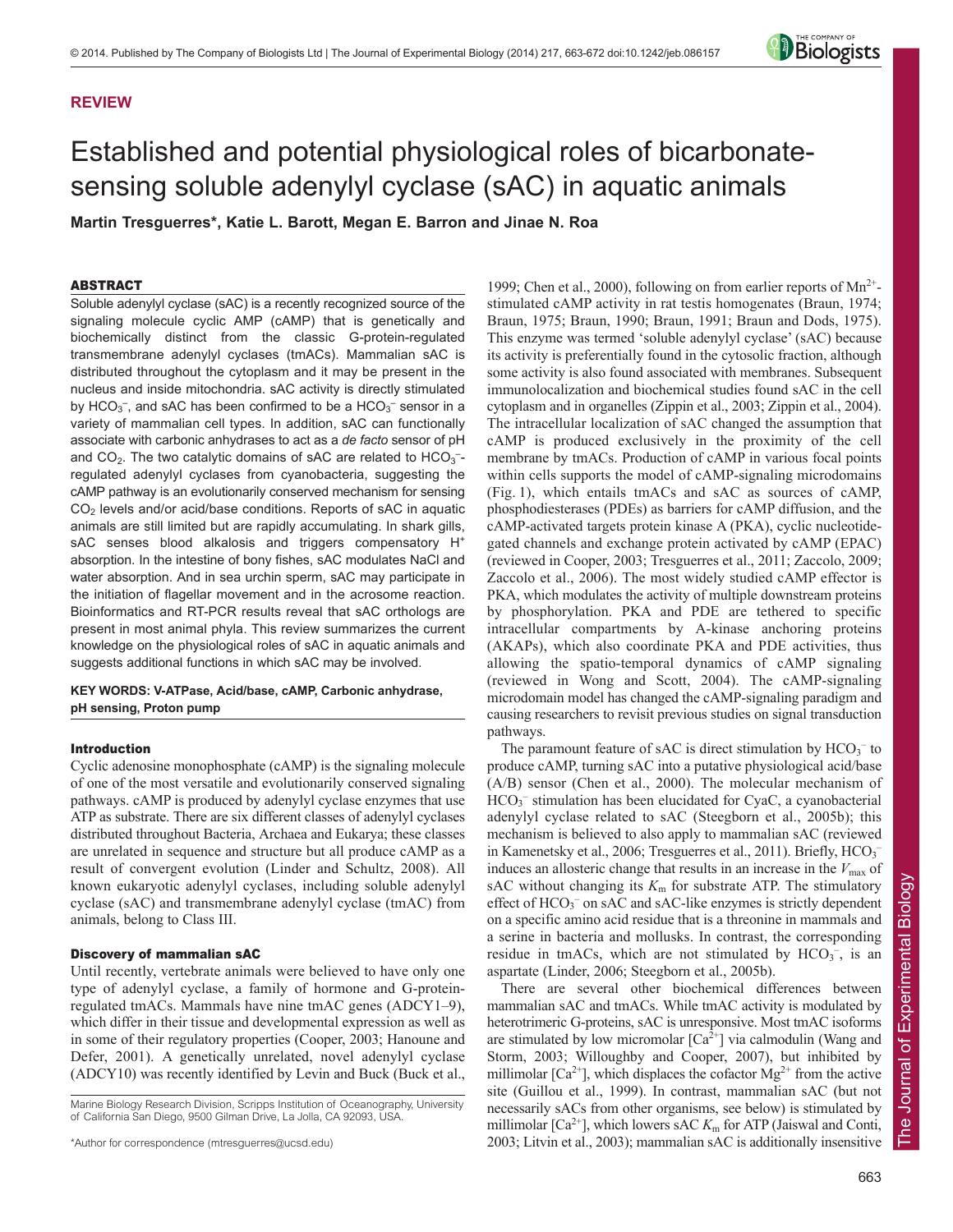|                  | <b>List of abbreviations</b>                        |
|------------------|-----------------------------------------------------|
| A/B              | acid/base                                           |
| AC               | adenylyl cyclase                                    |
| AKAP             | A-kinase anchoring protein                          |
| CA               | carbonic anhydrase                                  |
| cAMP             | cyclic AMP                                          |
| <b>CFTR</b>      | cystic fibrosis transmembrane conductance regulator |
| CyaC             | cyanobacterial AC                                   |
| <b>EPAC</b>      | exchange protein activated by cAMP                  |
| <b>EST</b>       | expressed sequence tag                              |
| <b>GPCR</b>      | G-protein-coupled receptor                          |
| <b>NBC</b>       | sodium/bicarbonate cotransporter                    |
| <b>NHE</b>       | $Na^+/H^+$ exchanger                                |
| <b>NKCC</b>      | $Na^+/K^+/2Cl^-$ cotransporter                      |
| <b>PDE</b>       | phosphodiesterase                                   |
| PK A             | protein kinase A                                    |
| SAC              | soluble adenylyl cyclase                            |
| $SAC_{FL}$       | full-length sAC                                     |
| SAC <sub>T</sub> | truncated sAC                                       |
| tmAC             | transmembrane AC                                    |
| <b>TSA</b>       | transcriptome shotgun assemblies                    |
| <b>WGS</b>       | whole genome shotgun                                |
|                  |                                                     |

to calmodulin. Most tmACs are potently activated by forskolin, a plant dipertene that has been classically used to study cAMP function *in vivo* (Seamon and Daly, 1981; Seamon et al., 1981); however, sAC is insensitive to forskolin (Buck et al., 1999). Mammalian sAC and tmACs also display differential sensitivity to the pharmacological antagonists KH7 and derivatives of catechol estrogen (selective for sAC), and 'p-site' inhibitors such as 2',5'-dideoxyadenosine (selective for tmAC) (Tresguerres et al., 2011).

Mammalian sAC is composed of two catalytic domains in the Nterminus (~50 kDa), and a C-terminus domain with mostly unknown regulatory functions (~140 kDa) (Buck et al., 1999; Chen et al., 2000). Some mammals have multiple sAC genes (e.g. dog, bonobo), while humans have a single sAC gene and one pseudo gene. Human sAC mRNA undergoes extensive alternative splicing (Farrell et al., 2008; Geng et al., 2005; Jaiswal and Conti, 2001; Moore et al., 2008). The better-characterized human sAC splice variant, termed

'truncated sAC' (sAC<sub>T</sub>), is essentially composed of just the two catalytic domains and is  $\sim$ 10-fold more active than full-length sAC (sAC<sub>FL</sub>) (reflected as a higher  $V_{\text{max}}$ ) (Buck et al., 1999). Most of the difference in specific activity is due to a nine amino acid autoinhibitory domain located C-terminal to the second catalytic domain (Chaloupka et al., 2006). However, the half-maximum stimulation  $(EC_{50})$  for  $HCO_3^-$  and the  $K_m$  for  $Mg^{2+}$ ,  $Mn^{2+}$  and  $Ca^{2+}$  of sAC<sub>T</sub>, sAC<sub>FL</sub> and other splice variants are indistinguishable from each other (Chaloupka et al., 2006; Geng et al., 2005), indicating that these parameters are exclusively determined by residues in the two catalytic domains.

Studies on sAC have been challenging because of the intrinsic complexity of sAC and methodological issues. Among the former is that sAC mRNA abundance is typically very low in cells, with the exception of testes bearing maturing sperm (Buck et al., 1999; Farrell et al., 2008; Geng et al., 2005). This trend seems to apply to all vertebrate animals but not necessarily to invertebrates. The low sAC mRNA abundance only implies a low protein turnover rate but it does not preclude robust expression. However, it complicates detection of sAC by RT-PCR and makes it almost impossible to use degenerate PCR to clone sAC from species lacking a sequenced genome (e.g. Tresguerres et al., 2010b). One important methodological issue is that sAC rapidly loses its activity after more than one freeze/thaw cycle (Barott et al., 2013), and that the activity assay conditions that sustain  $HCO_3^-$  stimulation are not universal among species, especially when it comes to the required catalytic metals  $(Mg^{2+}, Mn^{2+}, Ca^{2+})$ . Also, the initial studies on sAC were impaired by the lack of pharmacological inhibitors specific for sAC. However, KH7 and derivatives of catechol estrogen are now proving to be effective against sACs from cyanobacteria (Steegborn et al., 2005a), coral (Barott et al., 2013), sea urchin (Beltrán et al., 2007), shark (Tresguerres et al., 2010c) and mammals (Hess et al., 2005; Pastor-Soler et al., 2003).

# Mechanisms of sAC activation in vivo

The *in vitro* activity of sAC is specifically modulated by [HCO<sub>3</sub><sup>-</sup>] and not by pH or  $CO_2$  (Chen et al., 2000; Tresguerres et al., 2010c).



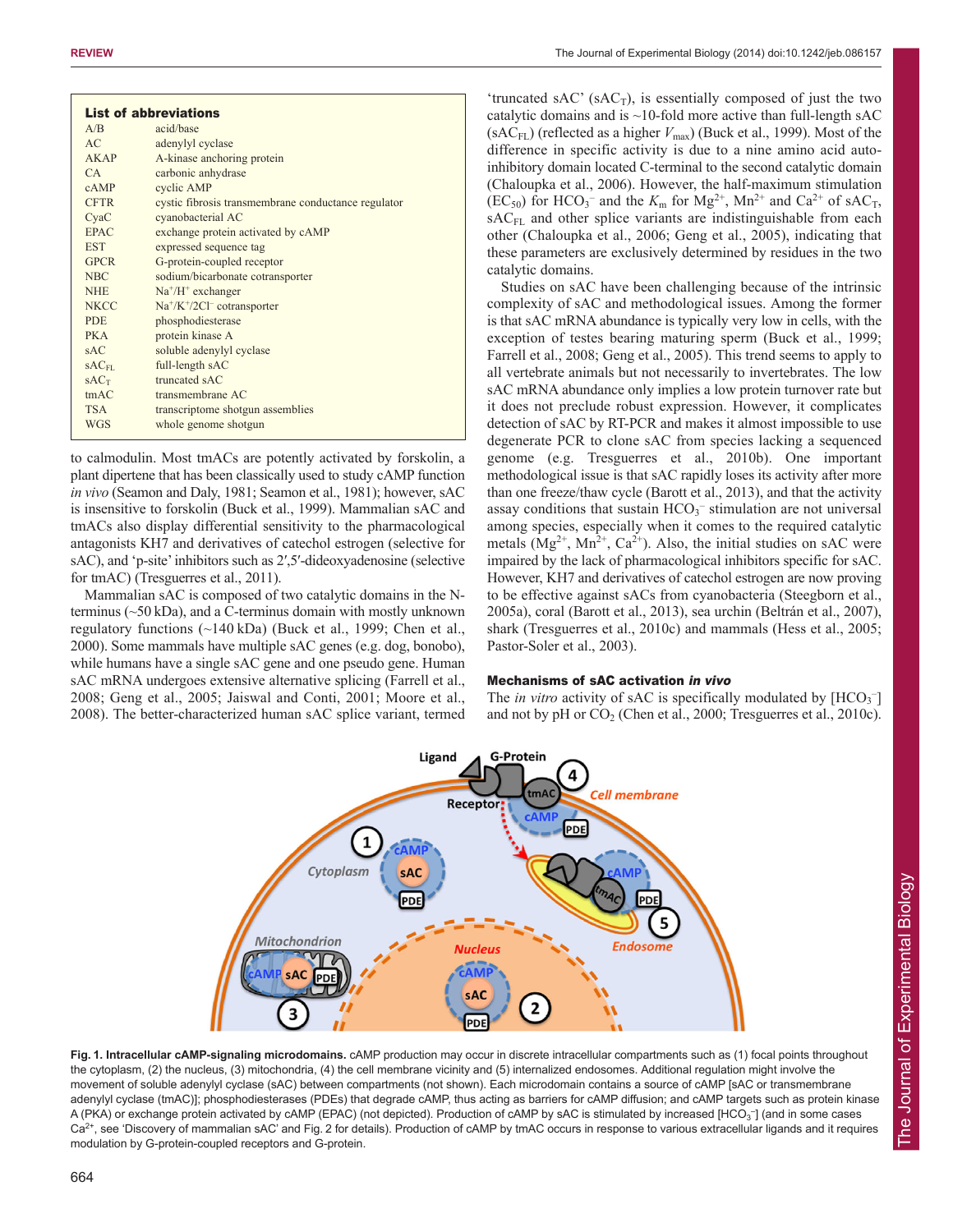

**Fig. 2. Mechanisms of sAC activation** *in vivo***.** (1) sAC in the cytoplasm can be stimulated by  $HCO<sub>3</sub><sup>-</sup>$  from various sources. (a) Carbonic anhydrase (CA)-dependent hydration of external  $CO<sub>2</sub>$ . (b) CA-dependent hydration of metabolic  $CO<sub>2</sub>$ . (c) H<sup>+</sup>extruding transporters (HE) such as V-type H<sup>+</sup>-ATPase or Na<sup>+</sup>/H<sup>+</sup> exchangers from the cell may prevent slowing down of the  $CO<sub>2</sub>$  hydration reaction. (d,e)  $HCO<sub>3</sub><sup>-</sup>$  that enters through membrane-transporting proteins such as electrogenic Na<sup>+</sup>/HCO<sub>3</sub><sup>-</sup>-cotransporters (NBCs), anion exchangers or cystic fibrosis transmembrane conductance regulator (CFTR) channels. (f) The entry of  $HCO<sub>3</sub><sup>-</sup>$  across transporters, exchangers and channels can potentially be modulated by hormones. (2) sAC in the nucleus may be stimulated by  $HCO<sub>3</sub>$ derived from all the sources listed above. (3) sAC in the cytoplasm may be stimulated by catalytic metals (e.g.  $Ca^{2+}$  in mammals), which enter the cell through voltage-dependent  $Ca<sup>2+</sup>$  channels (VDCC) or potentially by  $Ca<sup>2+</sup>$  released from the endoplasmic reticulum or mitochondria (not depicted). (4) sAC inside mitochondria may be stimulated by metabolically generated CO<sub>2</sub> through CA.

However, the presence of carbonic anhydrase (CA) and A/B iontransporting proteins may render sAC a *de facto* sensor of intra- and extra-cellular  $CO_2$ , pH and  $[HCO_3^-]$  *in vivo* (Fig. 2). A straightforward mechanism of sAC stimulation involves extracellular HCO<sub>3</sub><sup>-</sup> entering the cell via ion transporter proteins, for example membrane potential-driven electrogenic Na<sup>+</sup>/HCO<sub>3</sub> cotransporters (NBCs) in astrocytes (Choi et al., 2012) and probably mammalian epididymis and kidney, or CFTR channels in airway cells (Schmid et al., 2010). Another mechanism is the entry of  $CO<sub>2</sub>$ into the cell (by diffusion or possibly across aquaporins), where it is hydrated into  $HCO_3^-$  and  $H^+$  by intracellular CA, as observed in shark gills (Tresguerres et al., 2010c; Tresguerres et al., 2007), and possibly mammalian epididymis (Pastor-Soler et al., 2003) and kidney (Gong et al., 2010; Paunescu et al., 2008). A third source of  $HCO<sub>3</sub>$ <sup>-</sup> is  $CO<sub>2</sub>$  from mitochondrial aerobic respiration, which, after CA-catalyzed hydration into HCO<sub>3</sub><sup>-</sup>, may stimulate sAC inside mitochondria (Acin-Perez et al., 2009) or in the cytoplasm (Tresguerres et al., 2010b). Additional mechanisms for sAC stimulation may be more complex. For example, sAC in mammalian epididymis responds to physiologically relevant variations in extracellular pH from 6.6 to 7.8 in  $HCO<sub>3</sub>$ -free medium (Pastor-Soler et al., 2003) via an unknown mechanism. And although sAC is not directly modulated by hormones, the mechanisms that load HCO<sub>3</sub><sup>-</sup> into a cell may be. For example, in mouse ovarian granulosa cells, the follicle-stimulating hormone activates CFTR channels [via G-protein-coupled receptor (GPCR)/G-protein/tmAC] leading to HCO<sub>3</sub><sup>-</sup> entry and subsequent sAC stimulation (Chen et al., 2012a). This illustrates a potential, more intricate, mechanism of sAC action that depends on the interplay between cAMP from different sources. Finally, sAC in mammalian INS-1 cells is stimulated by  $Ca^{2+}$  that enters the cell across voltage-dependent  $Ca^{2+}$  channels, possibly in conjunction with changes in  $[HCO<sub>3</sub><sup>-</sup>]$  and ATP (Ramos et al., 2008).

### In vitro versus *in vivo* EC<sub>50</sub> for HCO $_3$ <sup>-</sup>

The *in vitro*  $EC_{50}$  for  $HCO_3^-$  for purified mammalian and shark sAC protein is close to the normal  $[HCO<sub>3</sub><sup>-</sup>]$  in the extracellular fluid of each organism ( $\sim$ 20 and  $\sim$ 5 mmol  $1^{-1}$ , respectively; Table 1). This implies that small changes in  $[HCO<sub>3</sub><sup>-</sup>]$  will result in large changes in sAC activity, as the  $EC_{50}$  is the mean point in the steepest part of the dose–response curve. However, sAC is located inside cells,

where the average  $[HCO<sub>3</sub><sup>-</sup>]$  is somewhat lower than in extracellular fluids. For example, normal intracellular [HCO<sub>3</sub><sup>-</sup>] has been reported to be  $10-15$  mmol  $1^{-1}$  in mammals (Bettice et al., 1984; Lodish, 1999) and  $1-4$  mmol  $1^{-1}$  in fish (Hōbe et al., 1984; Strobel et al., 2012; Wood et al., 1990), depending on the species and cell type. Nonetheless, variations in plasma  $[HCO<sub>3</sub><sup>-</sup>]$  result in proportional changes in intracellular [HCO<sub>3</sub><sup>-</sup>] during stress conditions (Bettice et al., 1984; Hōbe et al., 1984; Strobel et al., 2012; Wood et al., 1990).

There are at least two possible reasons for the small discrepancy between sAC  $EC_{50}$  for  $HCO_3^-$  and reported intracellular [ $HCO_3^-$ ]: (1)  $EC_{50}$  is estimated using purified sAC protein *in vitro*, which does not necessarily match the conditions inside cells (for example, cofactors); (2) the reported intracellular  $[HCO<sub>3</sub>^-]$  values represent an average within whole cells. It is thus possible that focal points inside cells have higher local  $[HCO<sub>3</sub><sup>-</sup>]$  due to the proximity to mitochondria or to the action of CAs (e.g. Tresguerres et al., 2006a). In support of this possibility, sAC is more often present in cells that also express abundant intracellular CA (reviewed in Tresguerres et al., 2010a; Tresguerres et al., 2011).

### Physiological roles of mammalian sAC

In the clear cells of the epididymis, sAC is activated by lumen alkalinization and triggers compensatory  $H^+$  secretion via apical Vtype H+-ATPases (Pastor-Soler et al., 2003; Pastor-Soler et al., 2008). Similar roles in A/B sensing and homeostasis have been proposed for sAC in kidney intercalated cells (Gong et al., 2010; Paunescu et al., 2008). sAC also regulates other physiological functions in response to A/B status in diverse mammalian systems such as sperm, eye, airways, pancreas, colon, brain, nervous system, immune cells, bone, embryos and several cell lines. These functions include epithelial ion and fluid transport, sperm flagellar movement, gene expression, development and cell differentiation, ciliary beating in airways and oxidative phosphorylation in mitochondria (reviewed in Tresguerres et al., 2010a; Tresguerres et al., 2011). At the time of writing, sAC has additionally been shown to regulate the metabolic coupling between neurons and astrocytes (Choi et al., 2012), intraocular pressure (Lee et al., 2011), survival of retinal ganglion cells and axon growth (Corredor et al., 2012), aromatase gene expression and estradiol production (Chen et al., 2012a), pathologic activation of proteases in pancreatic acinar cells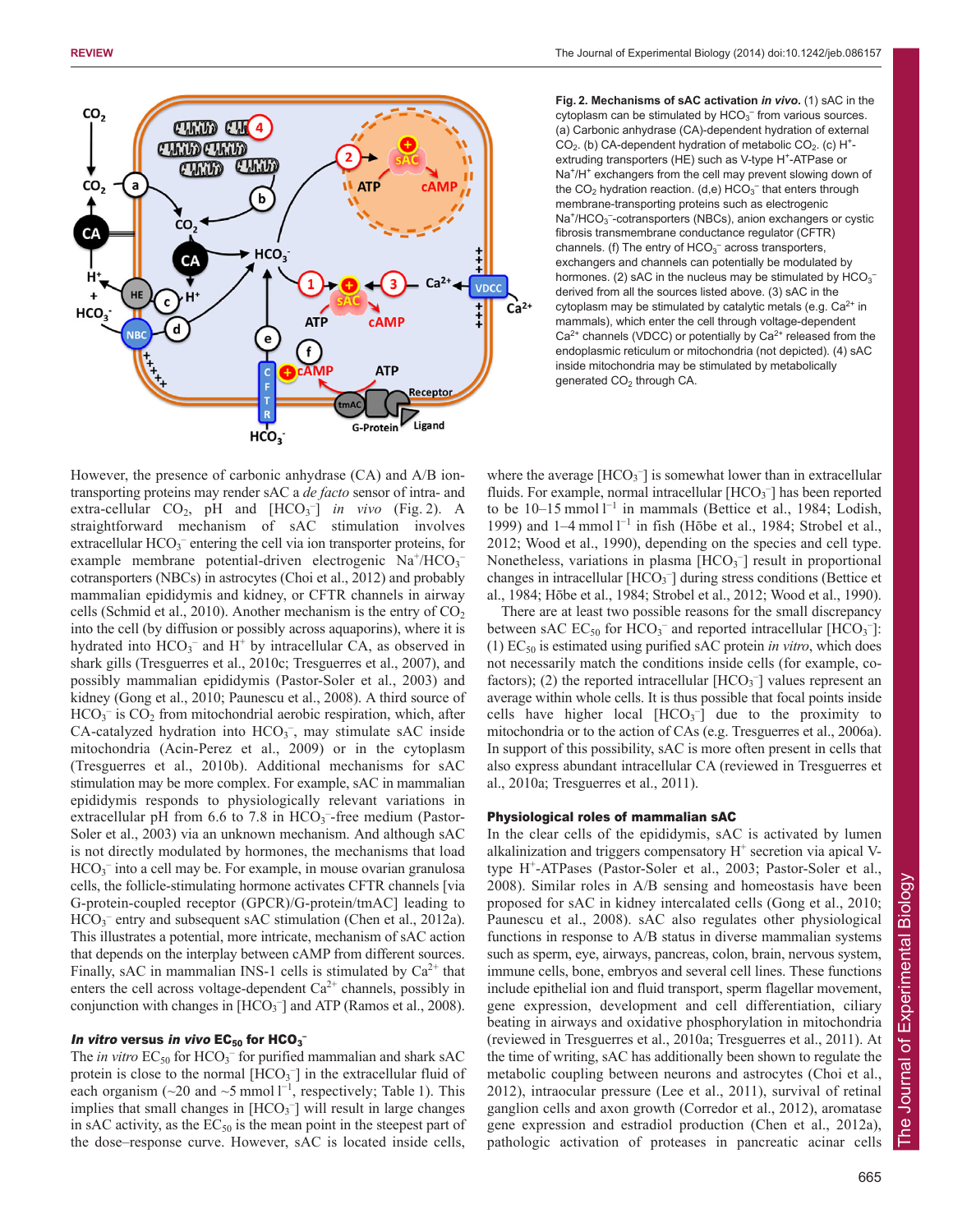| Organism (protein                                                                                          |                                                                        | $HCO3- EC50$     | pH               |                                                                                                                                                         |                                                                                                                                                                                                                                                                                  |
|------------------------------------------------------------------------------------------------------------|------------------------------------------------------------------------|------------------|------------------|---------------------------------------------------------------------------------------------------------------------------------------------------------|----------------------------------------------------------------------------------------------------------------------------------------------------------------------------------------------------------------------------------------------------------------------------------|
| accession no.)                                                                                             | Co-factors                                                             | $(mmol-1)$       | sensitivity      | Tissue distribution                                                                                                                                     | <b>Notes</b>                                                                                                                                                                                                                                                                     |
| Mammals<br>Homo sapiens<br>(NP 060887.2); Rattus<br>sp. (NP 067716.1)                                      | $Mn^{\overline{2+ \ddagger, A}}$<br>$Mg^{2+} + Ca^{2+*,B}$             | $~11 - 25^{B-D}$ | No <sup>D</sup>  | Testes, eye, airways,<br>pancreas, colon, brain,<br>nervous system, immune<br>cells, bone, embryos,<br>muscle, kidney, epididymis<br>(reviewed in $E$ ) | $K_m$ for ATP=~1-3 mmol $I^{-1}$ $B-D$<br>Multiple splice variants <sup>F</sup><br>Present in most (all?) mammals, including<br>Orcinus orca (XP 004269766.1), Tursiups<br>truncatus (XP 004329889), Trichechus<br>manatus (XP 004384133), Odobenus<br>rosmarus (XP 004408373.1) |
| Bony fishes<br>Opsanus beta, Sparus<br>aurata (based on<br>heterologous antibodies<br>and pharmacology)    | <b>ND</b>                                                              | <b>ND</b>        | <b>ND</b>        | Intestine <sup>J,K</sup>                                                                                                                                | Present in Oncorhynchus mykiss (TSA<br>EZ789694.1, EZ814745.1), Salmo salar (5<br>WGS contigs), Lepisosteus oculata (WGS<br>AHAT01020068.1), Latimeria chalumnae (17<br>WGS contigs), Latimeria menadoensis (TSA<br>GAPS01010686.1)                                              |
| Cartilaginous fishes<br>Squalus acanthias<br>(ACA52542.1)                                                  | $Mn^{2+1}$<br>$\text{Mg}^{2^+}$ + $\text{Mn}^{2^+ \, \star, \text{G}}$ | $~10^{\circ}$    | No <sup>G</sup>  | Gill <sup>G</sup> , rectal gland, red blood<br>cells <sup>H</sup>                                                                                       | Present in Leucoraja erinacea (15 WGS<br>contigs), Triakis semifasciata and Urbatis<br>hallerii gill, rectal gland, testes, muscle, eye,<br>intestine (heterologous antibodies)'<br>Callorhinchus milii (WGS AAVX02006506.1)                                                     |
| Sea urchin<br>Strongylocentrotus<br>purpuratus<br>(NP 001020380.1)                                         | $Mn^{2+1,L}$<br>$Mq^{2+*,M}$                                           | 20 <sup>K</sup>  | Yes <sup>L</sup> | Sperm <sup><math>L-N</math></sup> , embryonic primary<br>mesenchymal cells <sup>O</sup>                                                                 | Kinetics determined from semi-purified native<br>protein. Present in Patiria miniata (WGS<br>AKZP01091244.1)                                                                                                                                                                     |
| <b>Mollusks</b><br>Oyster Crassostrea gigas<br>(EKC32844.1)                                                | <b>ND</b>                                                              | <b>ND</b>        | <b>ND</b>        | Mantle, gill, hemocytes <sup>P</sup>                                                                                                                    | Present in Ruditapes philippinarium (TSA<br>JO105222.1) and Lottia gigantea (EST<br>FC684349.1, WGS AMQO01004501.1)                                                                                                                                                              |
| Cnidarians<br>Acropora spp., Pocillopora<br>damicornis (based on<br>pharmacology on tissue<br>homogenates) | $Mg^{2+P}$                                                             | $~10^{\circ}$    | <b>ND</b>        | Not in symbiotic Symbiodinium<br>or mucus <sup>Q</sup>                                                                                                  | Present in Acropora (aug v2a.21187.t1,<br>aug_v2a.10515.t1) <sup>R</sup> ; Nematostella vectensis<br>(XP 001623318.1)                                                                                                                                                            |

#### **Table 1. Summary of currently described properties of sAC in marine organisms**

ND, not determined; TSA, transcriptomic shotgun assembly; WGS, whole genome shotgun database; EST, expressed sequence tag. Accession numbers are from NCBI unless otherwise noted.

\*Supports  $HCO<sub>3</sub><sup>-</sup>$  stimulation;  $<sup>‡</sup>$ maximum activity.</sup>

Identification of sAC orthologs is based on BLAST searches using the two catalytic domains of dogfish sAC (amino acids 1–485) as the query. Also present in Poriferans (*Amphimedon queenslandica* XP\_003384443.1); Placozoans (*Trichoplax adherens* XP\_002117857.1); Hemichordates (*Saccoglossus kowalevskii* XP\_002731233); Amphioxus (*Branchiostoma floridae* XP\_002610143.1; XP\_002610144.1)<sup>S</sup> ; Tunicates (*Oikopleura dioica* 7 WGS contigs; *Ciona intestinalis* XP\_002121952.1); and reptiles (*Chrysemys picta bellii* XP\_005308389.1, XP\_005314924.1, *Chelonia mydas* EMP34522.1, *Alligator mississippiensis* XP\_006273015.1, *Python morulus* 6 WGS contigs). A

Buck et al., 1999; <sup>B</sup>Litvin et al., 2003; <sup>C</sup>Chaloupka et al., 2006; <sup>D</sup>Chen et al., 2000; <sup>E</sup>Tresguerres et al., 2011; <sup>F</sup>see 'Discovery of mammalian sAC' for details; <sup>G</sup>Tresguerres et al., 2010c; <sup>H</sup>this paper; <sup>I</sup>Roa et al., 2012; <sup>J</sup>Carvalho et al., 2012; <sup>K</sup>Tresguerres et al., 2010b; <sup>L</sup>Nomura et al., 2005; <sup>M</sup>Beltran et al., 2007; <sup>N</sup>Bookbinder et al., 1990; <sup>O</sup>Zhu et al., 2001; <sup>P</sup>Barron et al., 2012; <sup>Q</sup>Barott et al., 2013; <sup>R</sup>http://marinegenomics.oist.jp/; <sup>S</sup>most likely a single protein.

(Kolodecik et al., 2012) and endocytosis of  $Na^+/K^+$ -ATPase in cultured cells exposed to hypercapnia (Lecuona et al., 2013). Moreover, nuclear sAC has been suggested to determine the aggressiveness of certain skin and prostate cancers (Flacke et al., 2013; Magro et al., 2012a; Magro et al., 2012b; Zippin et al., 2010). In the heart, sAC controls mitochondria-dependent apoptosis in both coronary endothelial cells (Kumar et al., 2009) and cardiomyocytes (Appukuttan et al., 2012) (reviewed in Chen et al., 2012b). Lastly, certain sAC splice variants present in mammalian testis and skeletal muscle have been identified to contain a heme-binding domain (Middelhaufe et al., 2012) of still undefined function.

While many of these functions likely also apply to aquatic organisms (especially vertebrates, e.g. boney and cartilaginous fishes), studies on sAC in aquatic organisms have started only recently, so information is still scarce. The concentration of HCO<sub>3</sub><sup>-</sup> in the internal fluids of aquatic organisms is generally much more variable compared with that of mammals, in terms of both stability and the magnitude of the changes. This has two important implications: (1) the physiological roles of sAC may be more critical in aquatic organisms than in mammals, and (2) studying the physiological roles of sAC may be easier in aquatic organisms than in mammals because it is possible to experimentally induce more pronounced A/B stress, which may result in responses that are easier to measure.

# sAC in non-mammalian organisms

Mammalian sAC was discovered in the late 1990s (Buck et al., 1999), a few years before the first drafts of the mouse and rat genomes became available. Bioinformatics analyses in the early 2000s revealed sAC orthologs in the slime mold *Dictyostelium* and in cyanobacteria, but not in the fully sequenced genomes of *Drosophila melanogaster*, *Caenorhabditis elegans*, *Arabidopsis thaliana* or *Saccharomyces cerevisiae*. This led to the hypothesis that the sAC gene had been lost in multiple lineages (Roelofs and Van Haastert, 2002). The lack of sAC-related genes in drafts of the zebrafish genome that came out several years later further substantiated the belief that sAC was a mammal-specific A/B sensor, and many even believed it to be a mammalian sperm-specific sensor (see Tresguerres et al., 2011).

This view, however, was upended with the discovery of sAC in sperm from the purple sea urchin *Strongylocentrotus purpuratus* (Nomura et al., 2005), work that relied on traditional protein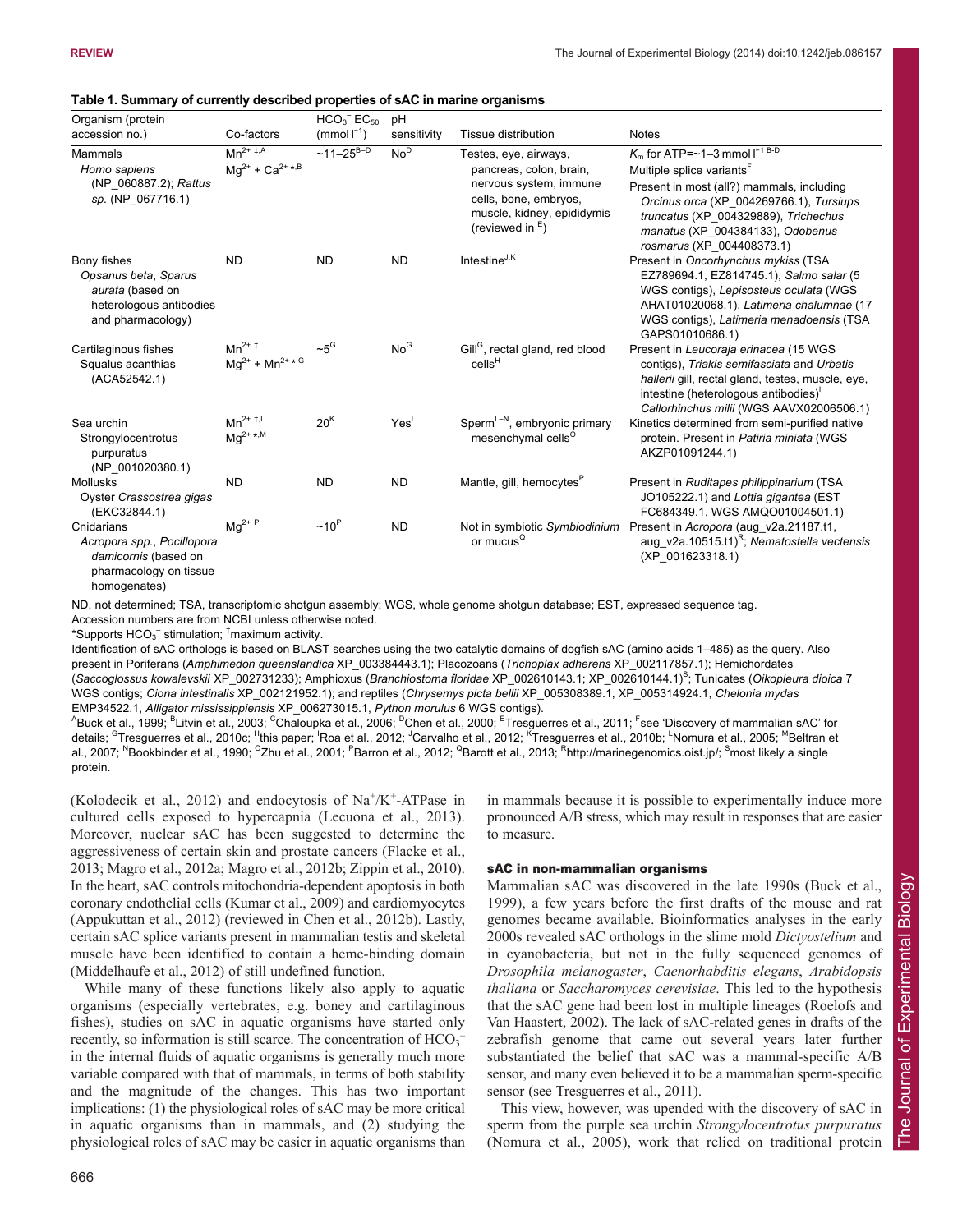purification techniques instead of bioinformatics. A few years later, a sAC ortholog was identified from an EST library from the dogfish shark *Squalus acanthias*, which led to the first characterization of a sAC enzyme from a non-mammalian vertebrate (Tresguerres et al., 2010c). Furthermore, sAC was found to be present and functional in shark gills, demonstrating that sAC is not unique to mammals among animals, nor it is exclusive to sperm.

With the explosion in genomic and transcriptomic information, sAC-related genes can now be found in virtually every animal phylum (Table 1), as well as in other organisms such as diatoms (Matsuda et al., 2011). Although some evidence supports the presence of sAC in plants (Lomovatskaya et al., 2008; Romanenko et al., 2008), even the mere presence of cAMP in plants is controversial and so this topic is not discussed further in this review. BLAST searches of genomes from fruit fly and zebrafish still do not reveal any sAC orthologs; however, sAC genes are found in other insects (e.g. moth, bee, wasp, mosquito) and other fishes (e.g. trout, salmon, gar, coelacanth, chimera, shark, skate). This phylogenetic distribution suggests that either fly and zebrafish sense  $HCO<sub>3</sub><sup>-</sup>$  using fundamentally distinct mechanisms, or that the absence of sAC in these species is due to a glitch of sequencing and annotation techniques.

To date, the only published biochemical reports on nonmammalian sACs are those from the dogfish shark (purified recombinant protein) (Tresguerres et al., 2010c) and from purple sea urchin (semi-purified native protein) (Beltrán et al., 2007; Nomura et al., 2005; Nomura and Vacquier, 2006). Like mammalian sAC, dogfish and sea urchin sAC are stimulated by  $HCO<sub>3</sub><sup>-</sup>$ , potently stimulated by millimolar concentrations of  $Mn^{2+}$ , and inhibited by micromolar concentrations of KH7 and derivatives of catechol estrogens. However, unlike mammalian sAC, dogfish and sea urchin sAC are inhibited by millimolar  $Ca^{2+}$  concentrations. More details about dogfish and sea urchin sAC are described below, as well as reports from marine fish and some information about sAC from other fish, mollusks and coral.

#### sAC in sharks and boney fishes

The first two reports of sAC in fish described it as an essential sensor for blood A/B homeostasis in dogfish shark (*Squalus acanthias*) gills (Tresguerres et al., 2010c), and as regulator of NaCl and water absorption in the intestinal epithelium of toadfish (*Opsanus beta*) (Tresguerres et al., 2010b). This latter role was recently confirmed by another research group working with sea bream (*Sparus aurata*) (Carvalho et al., 2012).

Dogfish sAC is ~110 kDa (Tresguerres et al., 2010c), but it is still unclear whether sAC splice variants or isoforms exist in dogfish. Studies using purified recombinant protein comprising the two catalytic domains established that dogfish sAC is stimulated by  $HCO<sub>3</sub><sup>-</sup>$  to produce cAMP with an  $EC<sub>50</sub>$  of ~5 mmol  $l^{-1}$ . Like purified mammalian sAC, dogfish sAC is insensitive to physiologically relevant changes in pH (Tresguerres et al., 2010c). Purified dogfish sAC is maximally stimulated by millimolar concentrations of  $Mn^{2+}$ , while  $HCO_3^-$  stimulation is supported by a combination of  $Mg^{2+}$  and  $Mn^{2+}$ , but neither by  $Mg^{2+}$  alone nor a combination of  $Mg^{2+}$  and  $Ca<sup>2+</sup>$  (unlike mammalian sAC). The identity of the actual catalytic metals and their concentrations *in vivo* remain to be determined.

The steepest part of the sAC dose-response curve for  $HCO_3^-$  is between 2 and  $15$  mmol  $1^{-1}$  (Tresguerres et al., 2010c), which matches the normal  $[HCO_3^-]$  in dogfish plasma as well as changes in shark plasma [HCO<sub>3</sub><sup>-</sup>] induced by feeding (metabolic alkalosis) (Wood et al., 2005), by exhaustive exercise (metabolic acidosis) (Richards et al., 2003), in response to hypercapnia (compensatory

metabolic alkalosis) (Heisler, 1988), and by temperature changes (increased [HCO<sub>3</sub><sup>-</sup>] at higher temperature, and vice versa) (Heisler, 1988). Therefore, sAC is poised to sense the A/B status and trigger physiological responses during these physiologically relevant situations.

The role of sAC as a sensor of A/B status in shark gills has been confirmed through a series of experiments that induced metabolic alkalosis via continuous intravenous infusion of NaHCO<sub>3</sub> (Tresguerres et al., 2005; Tresguerres et al., 2006b; Tresguerres et al., 2010c; Tresguerres et al., 2007). The sAC-dependent mechanism for sensing and counteracting blood alkalosis is summarized in Fig. 3, and is as follows: excess  $HCO_3^-$  in plasma is dehydrated into  $CO<sub>2</sub>$  by extracellular CA IV located in gill pillar cells (Gilmour et al.,  $2007$ ).  $CO<sub>2</sub>$  then enters the gill epithelial cells, including the subpopulation that expresses V-type  $H^+$ -ATPase, intracellular CA and sAC (Tresguerres et al., 2005; Tresguerres et al., 2010c; Tresguerres et al., 2007).  $CO_2$  is hydrated back into H<sup>+</sup> and HCO<sub>3</sub><sup>-</sup>, which stimulates sAC, which in turns triggers the microtubuledependent translocation of V-type H+-ATPases from cytoplasmic vesicles to the basolateral membrane (Tresguerres et al., 2005; Tresguerres et al., 2006b; Tresguerres et al., 2010c; Tresguerres et al., 2007). This mechanism most likely occurs via PKA-dependent phosphorylation of microtubule motor proteins; however, this has not been experimentally confirmed. The now basolateral V-type H<sup>+</sup>-ATPases pump intracellular  $H^+$  into the blood, thus counteracting the alkalosis. At the same time, the excess  $HCO<sub>3</sub><sup>-</sup>$  is secreted across the apical membrane into seawater, most likely via Pendrin-like anion



**Fig. 3. sAC-dependent sensing and compensation of blood alkalosis.** During increased blood  $HCO<sub>3</sub><sup>-</sup>$  and pH, (1)  $HCO<sub>3</sub><sup>-</sup>$  in blood is dehydrated into  $CO<sub>2</sub>$  by extracellular carbonic anhydrase (CA<sub>IV</sub>). (2)  $CO<sub>2</sub>$  enters the V-type H<sup>+</sup>-ATPase-rich cells, where it is hydrated back into H<sup>+</sup> and  $HCO<sub>3</sub><sup>-</sup>$  by intracellular CA II (CA<sub>II</sub>). (3) The elevated intracellular  $HCO<sub>3</sub><sup>-</sup>$  stimulates sAC to generate cAMP, which triggers the microtubule-dependent translocation of V-type H<sup>+</sup>-ATPase (blue icon) containing cytoplasmic vesicles to the basolateral membrane. Basolateral V-type H<sup>+</sup>-ATPase reabsorbs H<sup>+</sup> into the blood to counteract the original alkalosis. (4) The excess  $HCO<sub>3</sub><sup>-</sup>$  is secreted to seawater in exchange for chloride via a Pendrin-like anion exchanger (AE). Chloride is probably absorbed into the blood across a basolateral channel (CC).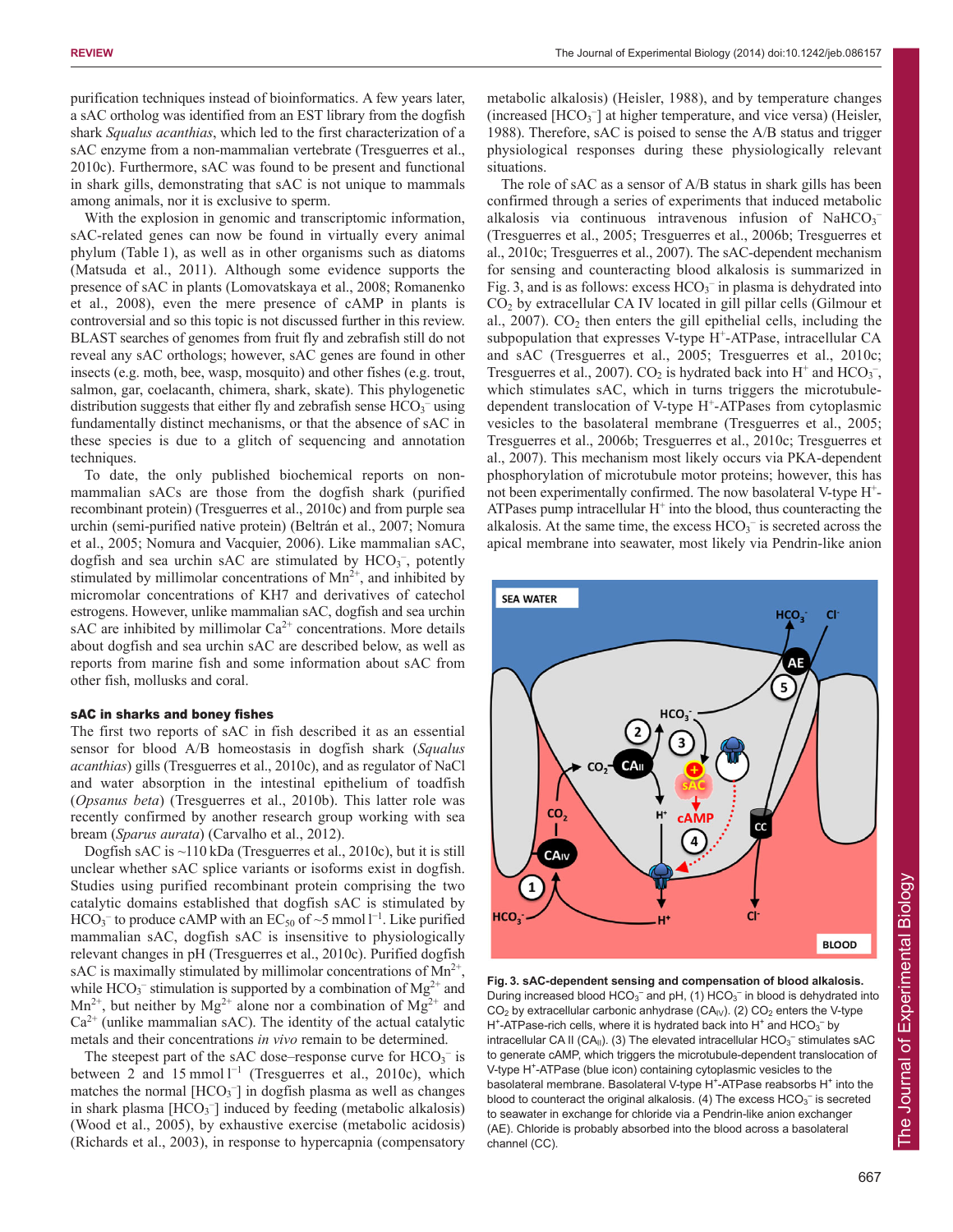transporters (Piermarini et al., 2002). This process seems to work independently of any hormonal cues, and in theory is selfregulatory: once normal blood  $[HCO<sub>3</sub><sup>-</sup>]$  has been restored, sAC is no longer stimulated, permitting the retrieval of V-type H<sup>+</sup>-ATPases away from the basolateral membrane.

In the post-feeding period, dogfish gastric cells secrete  $H^+$  into the stomach (to aid with food digestion), which is matched by equimolar HCO<sub>3</sub><sup>-</sup> absorption into the blood, resulting in pronounced alkalosis (Wood et al., 2005; Wood et al., 2009). The blood alkalosis is compensated for by an upregulation of branchial HCO<sub>3</sub><sup>-</sup> secretion and  $H^+$  absorption across the gills (Wood et al., 2007a), which correlates with significant V-type H<sup>+</sup>-ATPase translocation in the gill cells (Tresguerres et al., 2007). Altogether, the evidence points to sAC being responsible for sensing post-feeding alkalosis and triggering the A/B compensatory mechanisms. Moreover, sAC is present in most gill epithelial cells and not just in V-type H+- ATPase-rich cells (Tresguerres et al., 2010c), suggesting additional regulatory roles in acid-secreting  $Na^+/K^+$ -ATPase-rich cells, pavement cells and pillar cells. Furthermore, as sAC is also present in multiple other shark tissues (Fig. 4) (see also Roa et al., 2012), it is a good candidate to mediate some of the profound metabolic changes that take place throughout the shark's body during the alkalotic post-feeding period (Walsh et al., 2006; Wood et al., 2008), including the stimulation of NaCl secretion across the rectal gland (Shuttleworth et al., 2006; Wood et al., 2007b).

The published evidence for sAC presence and activity in teleost fishes is so far limited to immunological detection in toadfish intestine using heterologous antibodies (Tresguerres et al., 2010b) and inhibition of NaCl and water absorption in toadfish and sea bream intestine using sAC antagonists (Carvalho et al., 2012; Tresguerres et al., 2010b). The proposed physiological role of sAC in the teleost intestine is to coordinate intestinal carbonate precipitation with NaCl and water absorption by modulating the activities of Na<sup>+</sup>/K<sup>+</sup>-ATPase, Na<sup>+</sup>/K<sup>+</sup>/Cl<sup>-</sup> cotransporter (NKCC), Vtype H+ -ATPase and anion exchangers. These processes are essential for osmoregulation of marine teleost fishes (Grosell, 2011; Walsh et al., 1991; Wilson et al., 2009; Wilson et al., 2002).

sAC genes are present in the sequenced genomes or whole genome shotgun (WGS) assemblies of salmon (*Salmo salar*),

chimera (*Callorhinchus milii*), little skate (*Leucoraja erinacea*), coelacanth (*Latimeria chalumnae*) and spotted gar (*Lepiosteus oculatus*), and in transcriptome shotgun assemblies (TSA) of rainbow trout (*Oncorhynchus mykiss*) (Table 1). Further evidence for the ubiquity of sAC in elasmobranchs includes the detection of sAC protein in gill, rectal gland, white muscle, intestine and eye of leopard shark (*Triakis semifasciata*) and round ray (*Urobatis hallerii*) by western blotting using antibodies against dogfish sAC (Roa et al., 2012). We have also detected sAC by RT-PCR in the testis of dogfish shark and rainbow trout (M.T. and J.N.R., unpublished observations), suggesting sAC is important for sperm biology in fishes as it is in mammals. Intriguingly, the initiation of sperm motility depends on cAMP in several fish species (Morisawa and Ishida, 1987; Zilli et al., 2008), and at least in salmonids it is stimulated by  $HCO<sub>3</sub><sup>-</sup>$  (Morisawa and Morisawa, 1988).

## sAC in sea urchin

Among marine invertebrates, sAC has so far only been characterized in the purple sea urchin, *S. purpuratus*. High levels of AC activity in urchin spermatozoa (Garbers and Kopf, 1980) led to the identification and purification of an AC enzyme by immunoaffinity chromatography (Bookbinder et al., 1990). The 190 kDa protein, which was the first AC to be identified from animal spermatozoa, was not stimulated by forskolin or by G-proteins, and showed high activity in response to  $Mn^{2+}$ . However, as mammalian sAC would not be discovered until almost a decade later, the sea urchin AC was not identified as a sea urchin sAC and its sensitivity to  $HCO_3^-$  was not tested at the time. Eventually, analysis of the sea urchin AC sequence indicated it was a homolog of mammalian sAC (Nomura et al., 2005). Compared with mammalian sAC, sea urchin sAC contains multiple amino acid insertions (16–74 amino acids in length) with several potential phosphorylation sites (Nomura et al., 2005).

In the presence of  $Mg^{2+}$ , partially purified sea urchin sAC is stimulated by  $HCO_3^-$  with an EC<sub>50</sub> of ~20 mmol  $l^{-1}$ , and it reaches its maximum at 50 mmol  $l^{-1}$  (Beltrán et al., 2007). However, these values seem high compared with  $[HCO<sub>3</sub>^-]$  in aquatic invertebrates, raising doubts about the physiological significance of sea urchin sAC. Unlike the pH-insensitive mammalian (Chen et al., 2000) and



**Fig. 4. Expression of sAC in dogfish shark tissues.** (A,B) sAC protein detected by western immunoblot in rectal gland and red blood cells; the band matches the predicted ~110 kDa sAC protein. (C) sAC mRNA detected by RT-PCR in gill (positive control) and rectal gland. (D) Immunolocalization of sAC (brown) in rectal gland cells, showing cytoplasmic and potentially nuclear localization (nuclei stained in green). Methods followed those described previously (Tresguerres et al., 2010c).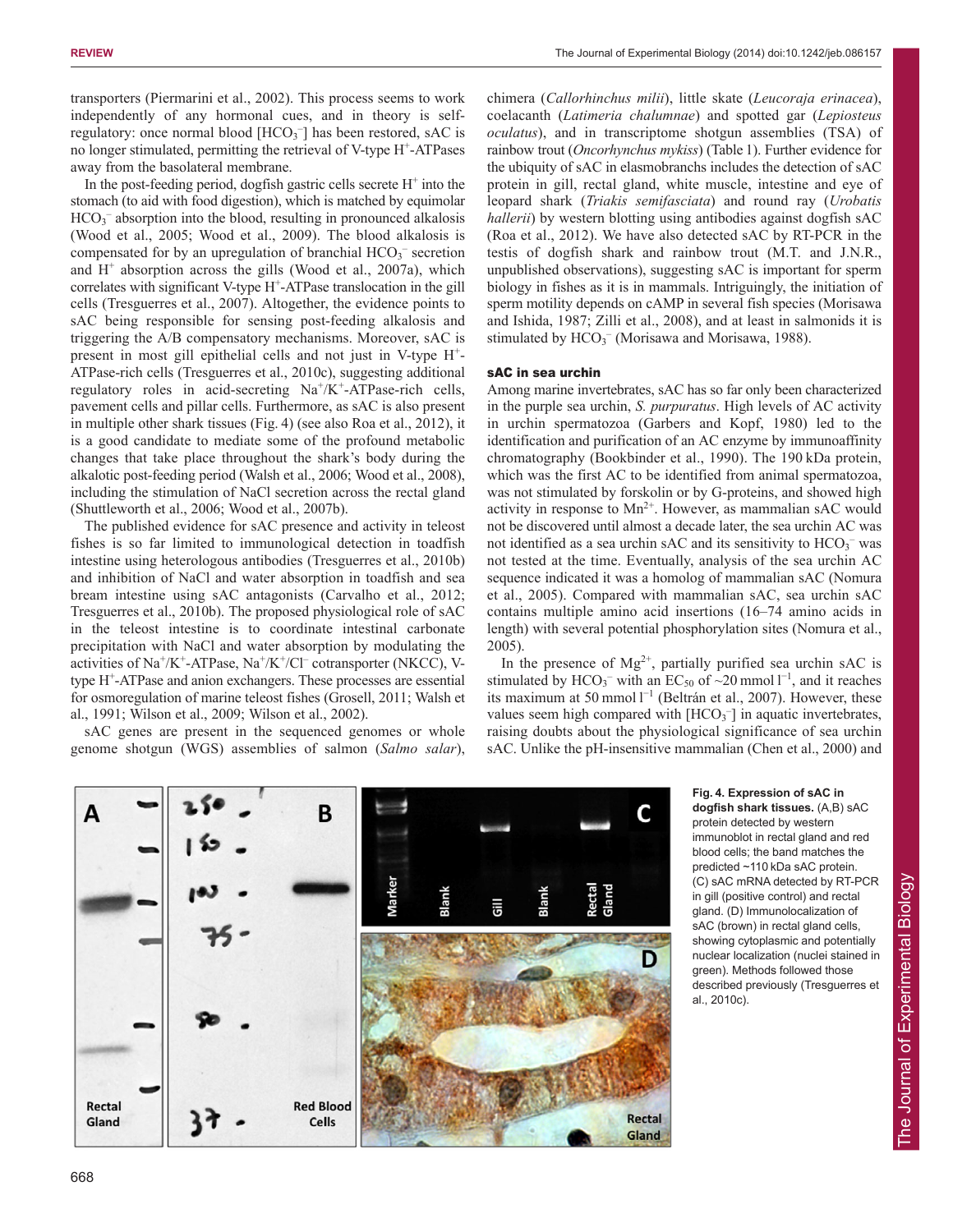dogfish sAC (Tresguerres et al., 2010c), sea urchin sAC displays a steep sensitivity to pH between 7.0 and 7.5 (Beltrán et al., 2007). However, the high  $EC_{50}$  value and pH sensitivity may reflect artifacts of working with semi-purified sea urchin sAC preparations or of not utilizing physiologically relevant assay conditions (e.g. catalytic metals, salts, etc.).

Initial experiments found sea urchin sAC to be concentrated in the proximal half of the sperm flagellum near the mitochondrial midpiece (Bookbinder et al., 1990); this suggested sea urchin sAC triggers the initiation of sperm motility, which depends on cAMPdependent phosphorylation of flagella-associated proteins (Bracho et al., 1998). Sea urchin sAC is tightly complexed with several proteins of the plasma membrane and axoneme, including dynein heavy chains 7 and 9, sperm-specific  $Na^{+}/H^{+}$  exchanger (NHE), cyclic nucleotide-gated ion channel, sperm-specific creatine kinase, membrane-bound guanylyl cyclase, cGMP-specific phosphodiesterase 5A, the receptor for the egg peptide speract, and α- and β-tubulins (Nomura and Vacquier, 2006). The authors proposed that this complex modulates sperm motility in response to speract and pH changes. Further research using confocal microscopy revealed sea urchin sAC to also be present in the head and acrosomal area (Beltrán et al., 2007). Indeed, sea urchin sAC is important, but not essential, for the sperm acrosome reaction (Beltrán et al., 2007). Searches of EST and TSA databases reveal sea urchin sAC mRNA is also present in embryonic primary mesenchyme cells (Zhu et al., 2001), suggesting various physiological roles in addition to sperm motility and acrosome reaction.

# sAC in mollusks

sAC hits are present in the genome, TSAs and ESTs of the Pacific oyster (*Crassostrea gigas*). Moreover, we have detected sAC mRNA by RT-PCR in mantle, gill and hemocytes, and have observed KH7 sensitive cAMP production in mantle tissue homogenates (Barron et al., 2012). However, the physiological roles of oyster sAC remain unknown. In addition to oysters, other mollusks with readily identifiable sAC orthologs include the Venus clam (*Ruditapes philippinarium*) and the owl limpet (*Lottia gigantea*) (Table 1). The sAC amino acid sequences from these three mollusk species have a serine in the position of the residue suggested to be involved in  $HCO<sub>3</sub>$ <sup>-</sup> stimulation, which is different from the threonine in sACs from all other animals examined so far, but matches the motifs of HCO<sub>3</sub><sup>-</sup>-sensing bacterial sAC-like enzymes (Linder, 2006; Steegborn et al., 2005b). The implications of these differences are unknown.

In bivalves, pathways involving cAMP have been found or implied to play a role in regulating glycogen breakdown, cilia beating and activation, spawning induction, cardiac contraction, reproduction, mantle and siphon movement, adductor muscle relaxation after the 'catch response', and stress response (reviewed in Fabbri and Capuzzo, 2010). Research on cAMP in bivalves has relied heavily on the use of the biogenic amines 5-HT, dopamine, noradrenaline and adrenaline, which are extracellular ligands for GPCRs (Fabbri and Capuzzo, 2010). As a result, cAMP production in mollusks has been exclusively attributed to the activation of tmACs. However, the literature on cAMP and its physiological responses predates the discovery of sAC in mammals. For example, cAMP production in some bivalve species such as *Mytilus galloprovincialis* and *Tapes philippinarum*, as well as the sea hare, *Aplysia californica*, are unresponsive to, or only slightly stimulated by, forskolin (Mancebo et al., 1991; Valbonesi et al., 2004; Weiss and Drummond, 1985). Although the results of these studies have been explained by attributing activity to orthologs related to the

forskolin-insensitive tmAC IX isoform, orthologs of sAC could supply an alternative, equally plausible, explanation.

Mollusks typically experience many situations associated with increases in the [HCO<sub>3</sub><sup>-</sup>] in their internal fluids, which could lead to stimulation of sAC. For example,  $[HCO<sub>3</sub><sup>-</sup>]$  in the hemolymph of the freshwater clam *Anodonta cygnea* rises from 5 to 12 mmol  $l^{-1}$  on a seasonal basis (Lopes-Lima et al., 2009), and doubles from 3 to 6.5 mmol l <sup>−</sup><sup>1</sup> in zebra mussel (*Dreissena polymorpha*) upon transfer from freshwater to brackish water (Byrne and Dietz, 2006). The cuttlefish (Sepia officinalis) can accumulate HCO<sub>3</sub><sup>-</sup> in plasma from  $\sim$ 2 mmol l<sup>-1</sup> to over 10 mmol l<sup>-1</sup> to compensate for environmental hypercapnia (Gutowska et al., 2010); bivalves may also experience significant elevations in hemolymph  $[HCO<sub>3</sub><sup>-</sup>]$  in response to ocean acidification (Lannig et al., 2010; Michaelidis et al., 2005b) and exposure to air (Michaelidis et al., 2005a). Although  $HCO<sub>3</sub>$ accumulation in bivalves in response to hypercapnia is typically much more modest compared with that in active cephalopods, it can still double or in some cases quadruple. Exploring whether sAC plays any physiological role in these situations must start by establishing the sensitivity of mollusk sAC to  $HCO_3^-$ , pH and inhibitors, and by identifying the tissues where it is expressed.

# sAC in corals

We have recently identified two isoforms of sAC in the genome of the coral *Acropora digitifera* (Barott et al., 2013), and sAC is present in at least two other coral species (*A. yongei* and *Stylophora pistillata*; M.T., K.L.B. and M.E.B., unpublished observations), as well as in the genome of the starlet sea anemone *Nematostella vectensis*. Total AC activity in coral tissue homogenates devoid of symbiotic zooxanthellae is among the highest observed from any organism. Indicative of sAC activity, cAMP production in homogenates is significantly stimulated by  $HCO_3^-$  with an apparent  $EC_{50}$  of ~10 mmol  $1^{-1}$ , and the  $HCO_3^-$ -stimulated activity is inhibited by 50  $\mu$ mol l<sup>-1</sup> KH7 (Barott et al., 2013). The HCO<sub>3</sub><sup>-</sup> EC<sub>50</sub> and the KH7 dose–response of coral sAC need to be determined from kinetic studies using purified protein.

The biological role of sAC in corals remains an outstanding question, but multiple roles are possible, including the regulation of A/B homeostasis, photosynthesis and calcification. Because [HCO<sub>3</sub><sup>-</sup>] in coral tissues ranges from  $\sim$ 4 mmol  $1^{-1}$  in the dark to over 100 mmol  $l^{-1}$  in the light (Furla et al., 2000), coral sAC is likely to be sensitive to physiologically relevant variations in  $[HCO<sub>3</sub>^-]$  and most active in the light. Indeed, endogenous cAMP levels in corals *in vivo* are highest in the light (Barott et al., 2013), but whether this is due to sAC activity remains to be determined.

# sAC in other aquatic animals

Table 1 contains a non-exhaustive list of sAC orthologs from other aquatic animals, including those from placozoa (*Trichoplax adherens*), sponge (*Amphimedon queenslandica*), acorn worm (*Saccoglossus kowalevskii*), amphioxus (*Branchiostoma floridae*) and sea squirt (*Ciona intestinalis*). Partial sAC sequences are also identifiable in WGS databases of appendicularia (*Oikopleura dioica*), green sea turtle (*Chelonia mydas*), painted turtle (*Chrysemys picta*) and American alligator (*Alligator mississippiensis*), as well as in snake (*Python morulus*) [which is not an aquatic animal but, like most reptiles and amphibians, undergoes a very pronounced post-feeding blood alkalosis (reviewed in Wang et al., 2001)]. Available sequences for sAC orthologs from marine mammals include those from orca whale (*Orcinus orca*), bottlenose dolphin (*Tursiups truncatus*), manatee (*Trichechus manatus*) and walrus (*Odobenus rosmarus*) (Table 1).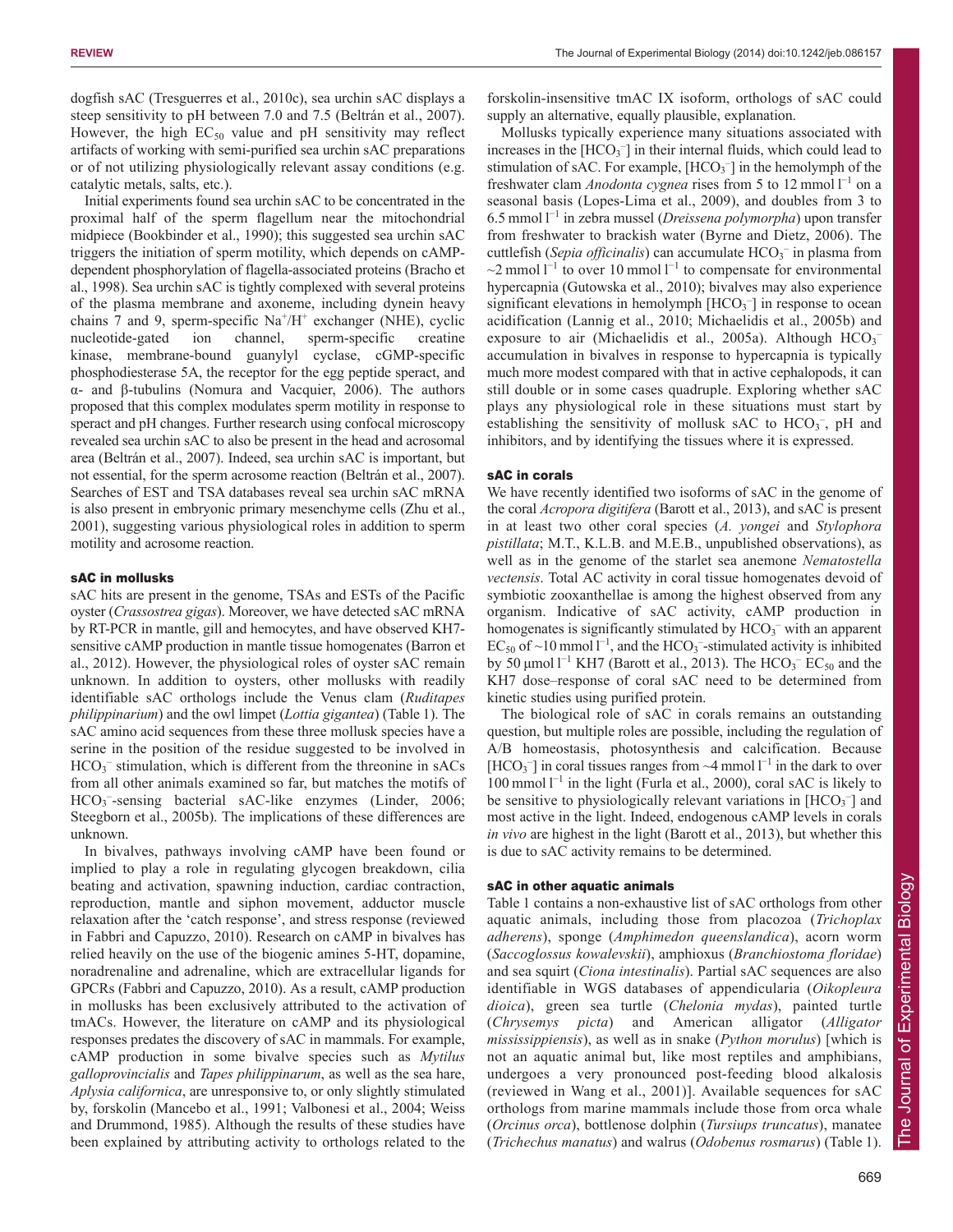## Need for complementary acid sensor(s)

While the sensory role of sAC during alkalosis is straightforward, its potential function during other A/B stress conditions is more complex. For example, both respiratory acidosis and metabolic alkalosis are characterized by elevated  $P_{\text{CO}_2}$  and  $[\text{HCO}_3^-]$  and could result in sAC stimulation. However, the homeostatic A/B response to acidosis requires secretion of  $H^+$  and absorption of  $HCO_3^-$ , which is exactly the opposite of the response to alkalosis. To correct for A/B disturbances, cells and organisms must be able to tell the difference between the different types of stress. Both acid- and bicarbonate-secreting cells of shark gills and mammalian kidney express sAC, but how does sAC 'know' which response it should initiate? One potential mechanism involves the integration of inputs from  $HCO_3$ <sup>-</sup>-responsive sAC and one or several  $H^+$  sensors (see Brown and Wagner, 2012; Tresguerres et al., 2010a), possibly in combination with differential cell membrane permeability to  $CO<sub>2</sub>$  or  $HCO<sub>3</sub>$ <sup>-</sup>.

#### **Conclusions**

Because of the ubiquity of both  $HCO_3^-$  and cAMP in biological systems, sAC is poised to play multiple important physiological roles as a sensor of A/B stress. The existence of multiple sources of cAMP in different intracellular locations warrants a revisiting of the existing literature, as many of the functions currently ascribed to tmACs may actually depend on sAC.

#### **Acknowledgements**

We appreciate the useful comments by Dr Vic Vacquier (SIO-UCSD), Dr Jochen Buck and Dr Lonny R. Levin (Weill Cornell Medical College).

#### **Competing interests**

The authors declare no competing financial interests.

#### **Author contributions**

All authors wrote the article. M.T. produced the figures, including the data presented in Fig. 4.

#### **Funding**

This work was supported by SIO funds to M.T., National Science Foundation grant EF-1220641 to M.T., National Science Foundation OCE postdoctoral fellowship 1226396 to K.L.B., Scripps Institution of Oceanography Regents and National Science Foundation graduate fellowships to M.E.B., and San Diego Fellowship to J.N.R., who is also partially supported by a National Institutes of Health Training Program in Marine Biotechnology grant. Deposited in PMC for release after 12 months.

#### **References**

- **Acin-Perez, R., Salazar, E., Kamenetsky, M., Buck, J., Levin, L. R. and Manfredi, G.** (2009). Cyclic AMP produced inside mitochondria regulates oxidative phosphorylation. *Cell Metab.* **9**, 265-276.
- **Appukuttan, A., Kasseckert, S. A., Micoogullari, M., Flacke, J.-P., Kumar, S., Woste, A., Abdallah, Y., Pott, L., Reusch, H. P. and Ladilov, Y.** (2012). Type 10 adenylyl cyclase mediates mitochondrial Bax translocation and apoptosis of adult rat cardiomyocytes under simulated ischaemia/reperfusion. *Cardiovasc. Res.* **93**, 340- 349.
- **Barott, K. L., Helman, Y., Haramaty, L., Barron, M. E., Hess, K. C., Buck, J., Levin, L. R. and Tresguerres, M.** (2013). High adenylyl cyclase activity and in vivo cAMP fluctuations in corals suggest central physiological role. *Sci Rep* **3**, 1379.
- **Barron, M. E., Roa, J. N. B. and Tresguerres, M.** (2012). Pacific oyster mantle, gill and hemocytes express the bicarbonate-sensing enzyme soluble adenylyl cyclase. *FASEB J.* **26**, 1070.2.
- **Beltrán, C., Vacquier, V. D., Moy, G., Chen, Y., Buck, J., Levin, L. R. and Darszon, A.** (2007). Particulate and soluble adenylyl cyclases participate in the sperm acrosome reaction. *Biochem. Biophys. Res. Commun.* **358**, 1128-1135.
- **Bettice, J. A., Owens, D. and Riley, S.** (1984). The effects of hypocapnia on intracellular pH and bicarbonate. *Respir. Physiol.* **55**, 121-130.
- **Bookbinder, L. H., Moy, G. W. and Vacquier, V. D.** (1990). Identification of sea urchin sperm adenylate cyclase. *J. Cell Biol.* **111**, 1859-1866.
- **Bracho, G. E., Fritch, J. J. and Tash, J. S.** (1998). Identification of flagellar proteins that initiate the activation of sperm motility in vivo. *Biochem. Biophys. Res. Commun.* **242**, 231-237.
- Braun, T. (1974). Evidence for multiple, cell specific, distinctive adenylate cyclase systems in rat testis. *Curr. Top. Mol. Endocrinol.* **1**, 243-264.
- **Braun, T.** (1975). The effect of divalent cations on bovine spermatozoal adenylate cyclase activity. *J. Cyclic Nucleotide Res.* **1**, 271-281.
- **Braun, T.** (1990). Inhibition of the soluble form of testis adenylate cyclase by catechol estrogens and other catechols. *Proc. Soc. Exp. Biol. Med.* **194**, 58-63.
- **Braun, T.** (1991). Purification of soluble form of adenylyl cyclase from testes. *Methods Enzymol.* **195**, 130-136.
- **Braun, T. and Dods, R. F.** (1975). Development of a Mn<sup>2+</sup>-sensitive, 'soluble' adenylate cyclase in rat testis. *Proc. Natl. Acad. Sci. USA* **72**, 1097-1101.
- **Brown, D. and Wagner, C. A.** (2012). Molecular mechanisms of acid-base sensing by the kidney. *J. Am. Soc. Nephrol.* **23**, 774-780.
- **Buck, J., Sinclair, M. L., Schapal, L., Cann, M. J. and Levin, L. R.** (1999). Cytosolic adenylyl cyclase defines a unique signaling molecule in mammals. *Proc. Natl. Acad. Sci. USA* **96**, 79-84.
- **Byrne, R. A. and Dietz, T. H.** (2006). Ionic and acid-base consequences of exposure to increased salinity in the zebra mussel, *Dreissena polymorpha*. *Biol. Bull.* **211**, 66- 75.
- **Carvalho, E. S., Gregório, S. F., Power, D. M., Canário, A. V. and Fuentes, J.** (2012). Water absorption and bicarbonate secretion in the intestine of the sea bream are regulated by transmembrane and soluble adenylyl cyclase stimulation. *J. Comp. Physiol. B* **182**, 1069-1080.
- **Chaloupka, J. A., Bullock, S. A., Iourgenko, V., Levin, L. R. and Buck, J.** (2006). Autoinhibitory regulation of soluble adenylyl cyclase. *Mol. Reprod. Dev.* **73**, 361-368.
- **Chen, Y., Cann, M. J., Litvin, T. N., Iourgenko, V., Sinclair, M. L., Levin, L. R. and Buck, J.** (2000). Soluble adenylyl cyclase as an evolutionarily conserved bicarbonate sensor. *Science* **289**, 625-628.
- **Chen, H., Guo, J. H., Lu, Y. C., Ding, G. L., Yu, M. K., Tsang, L. L., Fok, K. L., Liu, X. M., Zhang, X. H., Chung, Y. W. et al.** (2012a). Impaired CFTR-dependent amplification of FSH-stimulated estrogen production in cystic fibrosis and PCOS. *J. Clin. Endocrinol. Metab.* **97**, 923-932.
- **Chen, J., Levin, L. R. and Buck, J.** (2012b). Role of soluble adenylyl cyclase in the heart. *Am. J. Physiol.* **302**, H538-H543.
- **Choi, H. B., Gordon, G. R. J., Zhou, N., Tai, C., Rungta, R. L., Martinez, J., Milner, T. A., Ryu, J. K., McLarnon, J. G., Tresguerres, M. et al.** (2012). Metabolic communication between astrocytes and neurons via bicarbonate-responsive soluble adenylyl cyclase. *Neuron* **75**, 1094-1104.
- **Cooper, D. M.** (2003). Regulation and organization of adenylyl cyclases and cAMP. *Biochem. J.* **375**, 517-529.
- **Corredor, R. G., Trakhtenberg, E. F., Pita-Thomas, W., Jin, X., Hu, Y. and Goldberg, J. L.** (2012). Soluble adenylyl cyclase activity is necessary for retinal ganglion cell survival and axon growth. *J. Neurosci.* **32**, 7734-7744.
- **Fabbri, E. and Capuzzo, A.** (2010). Cyclic AMP signaling in bivalve molluscs: an overview. *J. Exp. Zool. A* **313**, 179-200.
- **Farrell, J., Ramos, L., Tresguerres, M., Kamenetsky, M., Levin, L. R. and Buck, J.** (2008). Somatic 'soluble' adenylyl cyclase isoforms are unaffected in Sacytm1Lex/Sacytm1Lex 'knockout' mice. *PLoS ONE* **3**, e3251.
- **Flacke, J. P., Kempkes, H., Appukuttan, A., Palisaar, R. J., Noldus, J., Robinson, B. D., Reusch, H. P., Zippin, J. H. and Ladilov, Y.** (2013). Type 10 soluble adenylyl cyclase is overexpressed in prostate carcinoma and controls proliferation of prostate cancer cells. *J. Biol. Chem.* **288**, 3126-3135.
- **Furla, P., Galgani, I., Durand, I. and Allemand, D.** (2000). Sources and mechanisms of inorganic carbon transport for coral calcification and photosynthesis. *J. Exp. Biol.* **203**, 3445-3457.
- **Garbers, D. L. and Kopf, G. S.** (1980). The regulation of spermatozoa by calcium cyclic nucleotides. *Adv. Cyclic Nucleotide Res.* **13**, 251-306.
- **Geng, W., Wang, Z., Zhang, J., Reed, B. Y., Pak, C. Y. and Moe, O. W.** (2005). Cloning and characterization of the human soluble adenylyl cyclase. *Am. J. Physiol.* **288**, C1305-C1316.
- **Gilmour, K. M., Bayaa, M., Kenney, L., McNeill, B. and Perry, S. F.** (2007). Type IV carbonic anhydrase is present in the gills of spiny dogfish (*Squalus acanthias*). *Am. J. Physiol.* **292**, R556-R567.
- **Gong, F., Alzamora, R., Smolak, C., Li, H., Naveed, S., Neumann, D., Hallows, K. R. and Pastor-Soler, N. M.** (2010). Vacuolar H<sup>+</sup>-ATPase apical accumulation in kidney intercalated cells is regulated by PKA and AMP-activated protein kinase. *Am. J. Physiol.* **298**, F1162-F1169.
- **Grosell, M.** (2011). Intestinal anion exchange in marine teleosts is involved in osmoregulation and contributes to the oceanic inorganic carbon cycle. *Acta Physiol. (Oxf.)* **202**, 421-434.
- **Guillou, J. L., Nakata, H. and Cooper, D. M.** (1999). Inhibition by calcium of mammalian adenylyl cyclases. *J. Biol. Chem.* **274**, 35539-35545.
- **Gutowska, M. A., Melzner, F., Langenbuch, M., Bock, C., Claireaux, G. and Pörtner, H. O.** (2010). Acid-base regulatory ability of the cephalopod (*Sepia officinalis*) in response to environmental hypercapnia. *J. Comp. Physiol. B* **180**, 323- 335.
- **Hanoune, J. and Defer, N.** (2001). Regulation and role of adenylyl cyclase isoforms. *Annu. Rev. Pharmacol. Toxicol.* **41**, 145-174.
- **Heisler, N.** (1988). Acid-base regulation. In *Physiology of Elasmobranch Fishes* (ed. T. J. Shuttleworth), pp. 215-252. Berlin: Springer:Verlag.
- **Hess, K. C., Jones, B. H., Marquez, B., Chen, Y., Ord, T. S., Kamenetsky, M., Miyamoto, C., Zippin, J. H., Kopf, G. S., Suarez, S. S. et al.** (2005). The 'soluble' adenylyl cyclase in sperm mediates multiple signaling events required for fertilization. *Dev. Cell* **9**, 249-259.
- **Hōbe, H., Wood, C. M. and Wheatly, M. G.** (1984). The mechanisms of acid-base and ionoregulation in the freshwater rainbow trout during environmental hyperoxia and subsequent normoxia. I. Extra- and intracellular acid-base status. *Respir. Physiol.* **55**, 139-154.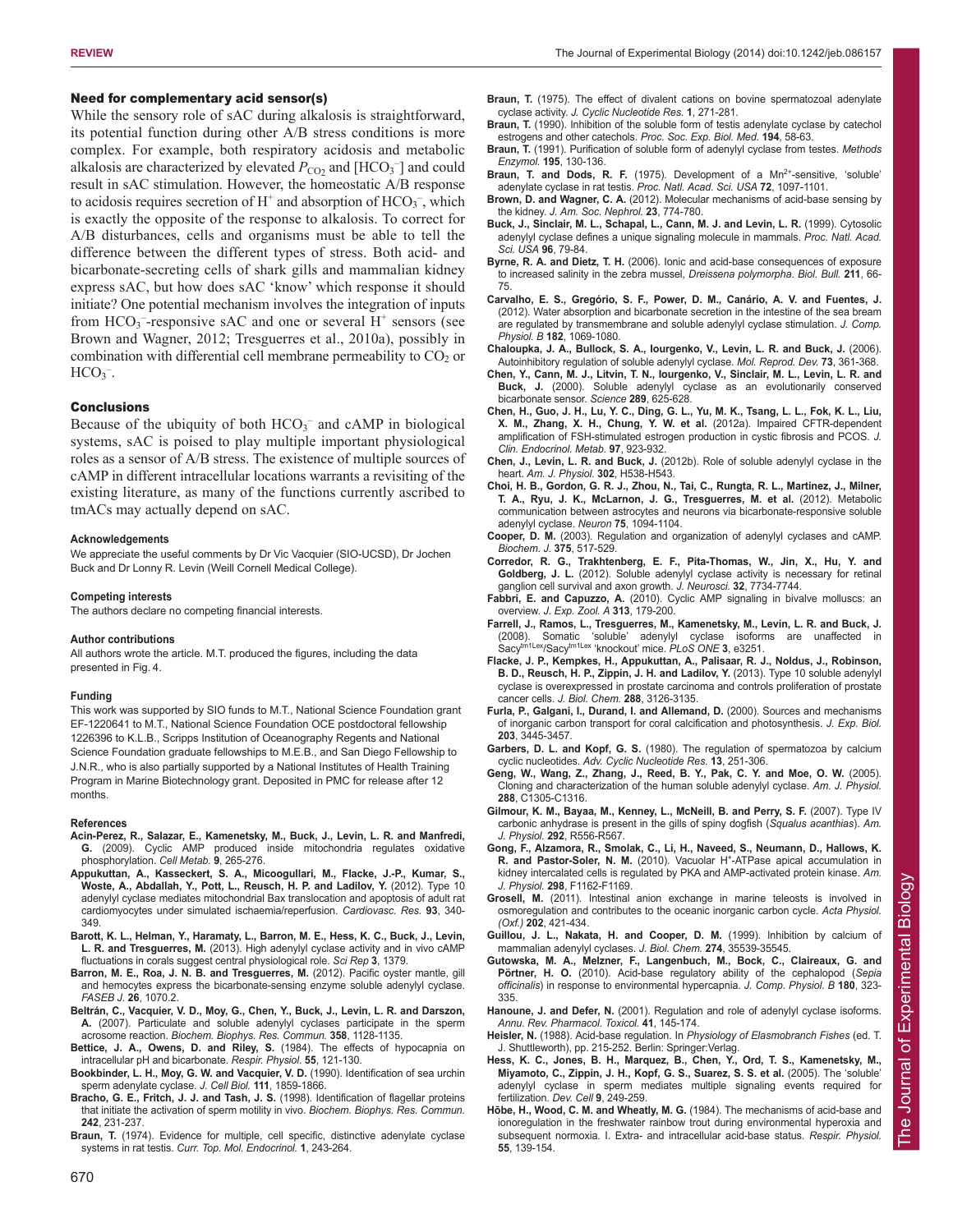- **Jaiswal, B. S. and Conti, M.** (2001). Identification and functional analysis of splice variants of the germ cell soluble adenylyl cyclase. *J. Biol. Chem.* **276**, 31698-31708.
- **Jaiswal, B. S. and Conti, M.** (2003). Calcium regulation of the soluble adenylyl cyclase expressed in mammalian spermatozoa. *Proc. Natl. Acad. Sci. USA* **100**, 10676-10681.
- **Kamenetsky, M., Middelhaufe, S., Bank, E. M., Levin, L. R., Buck, J. and Steegborn, C.** (2006). Molecular details of cAMP generation in mammalian cells: a tale of two systems. *J. Mol. Biol.* **362**, 623-639.
- **Kolodecik, T. R., Shugrue, C. A., Thrower, E. C., Levin, L. R., Buck, J. and Gorelick, F. S.** (2012). Activation of soluble adenylyl cyclase protects against secretagogue stimulated zymogen activation in rat pancreaic acinar cells. *PLoS ONE* **7**, e41320.
- **Kumar, S., Kostin, S., Flacke, J. P., Reusch, H. P. and Ladilov, Y.** (2009). Soluble adenylyl cyclase controls mitochondria-dependent apoptosis in coronary endothelial cells. *J. Biol. Chem.* **284**, 14760-14768.
- **Lannig, G., Eilers, S., Pörtner, H. O., Sokolova, I. M. and Bock, C.** (2010). Impact of ocean acidification on energy metabolism of oyster, *Crassostrea gigas* – changes in metabolic pathways and thermal response. *Mar. Drugs* **8**, 2318-2339.
- **Lecuona, E., Sun, H., Chen, J., Trejo, H. E., Baker, M. A. and Sznajder, J. I.** (2013). PKA Iα regulates Na,K-ATPase endocytosis in alveolar epithelial cells exposed to high CO2 levels. *Am. J. Respir. Cell Mol. Biol.* **48**, 626-634.
- **Lee, Y. S., Tresguerres, M., Hess, K., Marmorstein, L. Y., Levin, L. R., Buck, J. and Marmorstein, A. D.** (2011). Regulation of anterior chamber drainage by bicarbonate-sensitive soluble adenylyl cyclase in the ciliary body. *J. Biol. Chem.* **286**, 41353-41358.
- **Linder, J. U.** (2006). Class III adenylyl cyclases: molecular mechanisms of catalysis and regulation. *Cell. Mol. Life Sci.* **63**, 1736-1751.
- **Linder, J. U. and Schultz, J. E.** (2008). Versatility of signal transduction encoded in dimeric adenylyl cyclases. *Curr. Opin. Struct. Biol.* **18**, 667-672.
- **Litvin, T. N., Kamenetsky, M., Zarifyan, A., Buck, J. and Levin, L. R.** (2003). Kinetic properties of 'soluble' adenylyl cyclase. Synergism between calcium and bicarbonate. *J. Biol. Chem.* **278**, 15922-15926.
- **Lodish, H. F.** (1999). *Molecular Cell Biology*. New York, NY: Scientific American Books.
- **Lomovatskaya, L. A., Romanenko, A. S., Filinova, N. V. and Salyaev, R. K.** (2008). Detection of soluble adenylyl cyclase isoforms in plants. *Dokl. Biochem. Biophys.* **420**, 124-126.
- **Lopes-Lima, M., Lopes, A., Casaca, P., Nogueira, I., Checa, A. and Machado, J.** (2009). Seasonal variations of pH,  $pCO<sub>2</sub>$ ,  $pO<sub>2</sub>$ , HCO<sub>3</sub><sup>-</sup> and Ca<sup>2+</sup> in the haemolymph: implications on the calcification physiology in *Anodonta cygnea*. *J. Comp. Physiol. B* **179**, 279-286.
- **Magro, C. M., Crowson, A. N., Desman, G. and Zippin, J. H.** (2012a). Soluble adenylyl cyclase antibody profile as a diagnostic adjunct in the assessment of pigmented lesions. *Arch. Dermatol.* **148**, 335-344.
- **Magro, C. M., Yang, S.-E., Zippin, J. H. and Zembowicz, A.** (2012b). Expression of soluble adenylyl cyclase in lentigo maligna: use of immunohistochemistry with antisoluble adenylyl cyclase antibody (R21) in diagnosis of lentigo maligna and assessment of margins. *Arch. Pathol. Lab. Med.* **136**, 1558-1564.
- Mancebo, M., Treviño, M., Crespo, C. and Espinosa, J. (1991). Adenylate cyclase activity in *Mytilus galloprovincialis* Lmk: characteristics of the enzyme from mantle tissue. *J. Exp. Zool. A* **258**, 174-180.
- **Matsuda, Y., Nakajima, K. and Tachibana, M.** (2011). Recent progresses on the genetic basis of the regulation of  $CO<sub>2</sub>$  acquisition systems in response to  $CO<sub>2</sub>$ concentration. *Photosynth. Res.* **109**, 191-203.
- **Michaelidis, B., Haas, D. and Grieshaber, M. K.** (2005a). Extracellular and intracellular acid-base status with regard to the energy metabolism in the oyster *Crassostrea gigas* during exposure to air. *Physiol. Biochem. Zool.* **78**, 373-383.
- **Michaelidis, B., Ouzounis, C., Paleras, A. and Portner, H. O.** (2005b). Effects of long-term moderate hypercapnia on acid-base balance and growth rate in marine mussels *Mytilus galloprovincialis*. *Mar. Ecol. Prog. Ser.* **293**, 109-118.
- **Middelhaufe, S., Leipelt, M., Levin, L. R., Buck, J. and Steegborn, C.** (2012). Identification of a haem domain in human soluble adenylate cyclase. *Biosci. Rep.* **32**, 491-499.
- **Moore, S. W., Lai Wing Sun, K., Xie, F., Barker, P. A., Conti, M. and Kennedy, T. E.** (2008). Soluble adenylyl cyclase is not required for axon guidance to netrin-1. *J. Neurosci.* **28**, 3920-3924.
- **Morisawa, M. and Ishida, K.** (1987). Short-term changes in levels of cyclic AMP, adenylate cyclase, and phosphodiesterase during the initiation of sperm motility in rainbow trout. *J. Exp. Zool.* **242**, 199-204.
- **Morisawa, S. and Morisawa, M.** (1988). Induction of potential for sperm motility by bicarbonate and pH in rainbow trout and chum salmon. *J. Exp. Biol.* **136**, 13-22.
- **Nomura, M. and Vacquier, V. D.** (2006). Proteins associated with soluble adenylyl cyclase in sea urchin sperm flagella. *Cell Motil. Cytoskeleton* **63**, 582-590.
- **Nomura, M., Beltrán, C., Darszon, A. and Vacquier, V. D.** (2005). A soluble adenylyl cyclase from sea urchin spermatozoa. *Gene* **353**, 231-238.
- **Pastor-Soler, N., Beaulieu, V., Litvin, T. N., Da Silva, N., Chen, Y., Brown, D., Buck, J., Levin, L. R. and Breton, S.** (2003). Bicarbonate-regulated adenylyl cyclase (sAC) is a sensor that regulates pH-dependent V-ATPase recycling. *J. Biol. Chem.* **278**, 49523-49529.
- **Pastor-Soler, N. M., Hallows, K. R., Smolak, C., Gong, F., Brown, D. and Breton, S.** (2008). Alkaline pH- and cAMP-induced V-ATPase membrane accumulation is mediated by protein kinase A in epididymal clear cells. *Am. J. Physiol.* **294**, C488- C494.
- **Paunescu, T. G., Da Silva, N., Russo, L. M., McKee, M., Lu, H. A., Breton, S. and Brown, D.** (2008). Association of soluble adenylyl cyclase with the V-ATPase in renal epithelial cells. *Am. J. Physiol.* **294**, F130-F138.
- **Piermarini, P. M., Verlander, J. W., Royaux, I. E. and Evans, D. H.** (2002). Pendrin immunoreactivity in the gill epithelium of a euryhaline elasmobranch. *Am. J. Physiol.* **283**, R983-R992.
- **Ramos, L. S., Zippin, J. H., Kamenetsky, M., Buck, J. and Levin, L. R.** (2008). Glucose and GLP-1 stimulate cAMP production via distinct adenylyl cyclases in INS-1E insulinoma cells. *J. Gen. Physiol.* **132**, 329-338.
- **Richards, J. G., Heigenhauser, G. J. F. and Wood, C. M.** (2003). Exercise and recovery metabolism in the Pacific spiny dogfish (*Squalus acanthias*). *J. Comp. Physiol. B* **173**, 463-474.
- **Roa, J. N. B., Barron, M. E. and Tresguerres, M.** (2012). Bicarbonate-sensing soluble adenylyl cyclase in elasmobranch and teleost fishes. *FASEB J.* **26**, 442-447.
- **Roelofs, J. and Van Haastert, P. J.** (2002). Deducing the origin of soluble adenylyl cyclase, a gene lost in multiple lineages. *Mol. Biol. Evol.* **19**, 2239-2246.
- **Romanenko, A. S., Lomovatskaya, L. A., Filinova, N. V., Kopytchuk, V. N. and Salyaev, R. K.** (2008). Intracellular localization of 'soluble' adenylate cyclase in potato plants. *Doklady Biological Sciences* **422**, 328-329.
- **Schmid, A., Sutto, Z., Schmid, N., Novak, L., Ivonnet, P., Horvath, G., Conner, G., Fregien, N. and Salathe, M.** (2010). Decreased soluble adenylyl cyclase activity in cystic fibrosis is related to defective apical bicarbonate exchange and affects ciliary beat frequency regulation. *J. Biol. Chem.* **285**, 29998-30007.
- **Seamon, K. B. and Daly, J. W.** (1981). Forskolin: a unique diterpene activator of cyclic AMP-generating systems. *J. Cyclic Nucleotide Res.* **7**, 201-224.
- **Seamon, K. B., Padgett, W. and Daly, J. W.** (1981). Forskolin: unique diterpene activator of adenylate cyclase in membranes and in intact cells. *Proc. Natl. Acad. Sci. USA* **78**, 3363-3367.
- **Shuttleworth, T. J., Thompson, J., Munger, R. S. and Wood, C. M.** (2006). A critical analysis of carbonic anhydrase function, respiratory gas exchange, and the acidbase control of secretion in the rectal gland of *Squalus acanthias*. *J. Exp. Biol.* **209**, 4701-4716.
- **Steegborn, C., Litvin, T. N., Hess, K. C., Capper, A. B., Taussig, R., Buck, J., Levin, L. R. and Wu, H.** (2005a). A novel mechanism for adenylyl cyclase inhibition from the crystal structure of its complex with catechol estrogen. *J. Biol. Chem.* **280**, 31754-31759.
- **Steegborn, C., Litvin, T. N., Levin, L. R., Buck, J. and Wu, H.** (2005b). Bicarbonate activation of adenylyl cyclase via promotion of catalytic active site closure and metal recruitment. *Nat. Struct. Mol. Biol.* **12**, 32-37.
- **Strobel, A., Bennecke, S., Leo, E., Mintenbeck, K., Pörtner, H. O. and Mark, F. C.** (2012). Metabolic shifts in the Antarctic fish *Notothenia rossii* in response to rising temperature and PCO2. *Front. Zool.* **9**, 28.
- **Tresguerres, M., Katoh, F., Fenton, H., Jasinska, E. and Goss, G. G.** (2005). Regulation of branchial V-H+-ATPase, Na+/K+-ATPase and NHE2 in response to acid and base infusions in the Pacific spiny dogfish (*Squalus acanthias*). *J. Exp. Biol.* **208**, 345-354.
- **Tresguerres, M., Katoh, F., Orr, E., Parks, S. K. and Goss, G. G.** (2006a). Chloride uptake and base secretion in freshwater fish: a transepithelial ion-transport metabolon? *Physiol. Biochem. Zool.* **79**, 981-996.
- **Tresguerres, M., Parks, S. K., Katoh, F. and Goss, G. G.** (2006b). Microtubuledependent relocation of branchial V-H+-ATPase to the basolateral membrane in the Pacific spiny dogfish (*Squalus acanthias*): a role in base secretion. *J. Exp. Biol.* **209**, 599-609.
- Tresguerres, M., Parks, S. K., Wood, C. M. and Goss, G. G. (2007). V-H<sup>+</sup>-ATPase translocation during blood alkalosis in dogfish gills: interaction with carbonic anhydrase and involvement in the postfeeding alkaline tide. *Am. J. Physiol.* **292**, R2012-R2019.
- **Tresguerres, M., Buck, J. and Levin, L.** (2010a). Physiological carbon dioxide, bicarbonate, and pH sensing. *Pflügers Arch.* **460**, 953-964.
- **Tresguerres, M., Levin, L. R., Buck, J. and Grosell, M.** (2010b). Modulation of NaCl absorption by  $[HCO<sub>3</sub>^-]$  in the marine teleost intestine is mediated by soluble adenylyl cyclase. *Am. J. Physiol.* **299**, R62-R71.
- **Tresguerres, M., Parks, S. K., Salazar, E., Levin, L. R., Goss, G. G. and Buck, J.** (2010c). Bicarbonate-sensing soluble adenylyl cyclase is an essential sensor for acid/base homeostasis. *Proc. Natl. Acad. Sci. USA* **107**, 442-447.
- **Tresguerres, M., Levin, L. R. and Buck, J.** (2011). Intracellular cAMP signaling by soluble adenylyl cyclase. *Kidney Int.* **79**, 1277-1288.
- **Valbonesi, P., Caselli, F., Capuzzo, A. and Fabbri, E.** (2004). Modulation of adenyl cyclase activity in the gills of *Tapes philippinarum*. *J. Exp. Zool. A* **301**, 952-960.
- **Walsh, P. J., Blackwelder, P., Gill, K. A., Danulat, E. and Mommsen, T. P.** (1991). Carbonate deposits in marine fish intestines: a new source of biomineralization. *Limnol. Oceanogr.* **36**, 1227-1232.
- **Walsh, P. J., Kajimura, M., Mommsen, T. P. and Wood, C. M.** (2006). Metabolic organization and effects of feeding on enzyme activities of the dogfish shark (*Squalus acanthias*) rectal gland. *J. Exp. Biol.* **209**, 2929-2938.
- **Wang, H. and Storm, D. R.** (2003). Calmodulin-regulated adenylyl cyclases: cross-talk and plasticity in the central nervous system. *Mol. Pharmacol.* **63**, 463-468.
- **Wang, T., Busk, M. and Overgaard, J.** (2001). The respiratory consequences of feeding in amphibians and reptiles. *Comp. Biochem. Physiol.* **128A**, 533-547.
- **Weiss, S. and Drummond, G. I.** (1985). Biochemical properties of adenylate cyclase in the gill of *Aplysia californica*. *Comp. Biochem. Physiol.* **80B**, 251-255.
- Willoughby, D. and Cooper, D. M. (2007). Organization and Ca<sup>2+</sup> regulation of adenylyl cyclases in cAMP microdomains. *Physiol. Rev.* **87**, 965-1010.
- **Wilson, R. W., Wilson, J. M. and Grosell, M.** (2002). Intestinal bicarbonate secretion by marine teleost fish – why and how? *Biochim. Biophys. Acta* **1566**, 182-193.